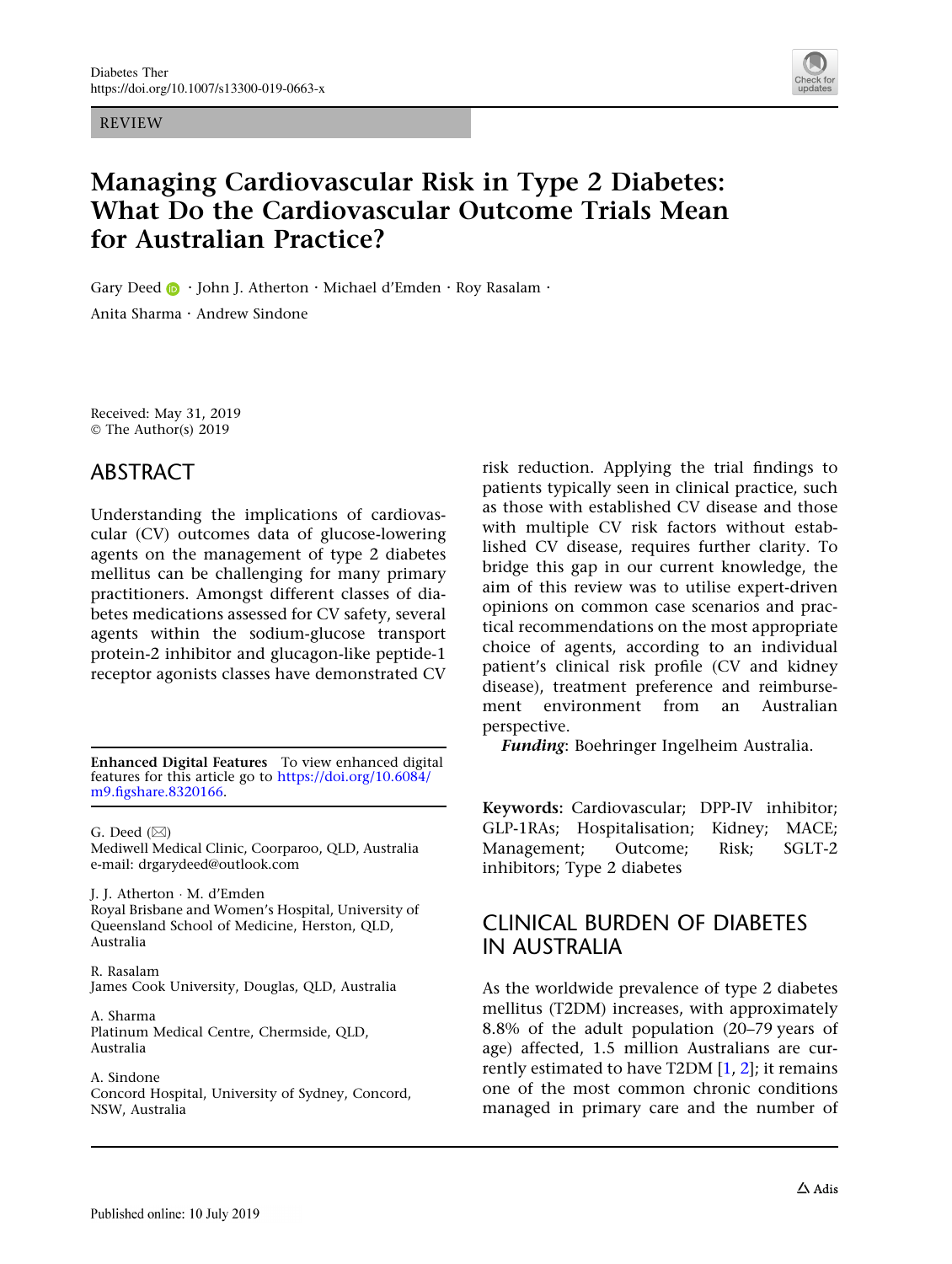patients with T2DM is estimated to continue to rise. Indeed,  $>1$  in 10 patients aged 45–64 years who present to primary practice have been diagnosed with T2DM and typically have 9 primary practitioner visits a year, 4 of which are related to diabetes [[3](#page-15-0)]. Most of these individuals are also diagnosed with other chronic conditions, such as arthritis, depression and notably cardiovascular disease (CVD), including heart failure [[4](#page-15-0)], and have associated risk factors of hypertension and dyslipidaemia. Collectively, all serve to increase the clinical burden of T2DM further [\[5\]](#page-15-0).

#### Compliance with Ethics Guidelines

This article is based on previously conducted studies and does not contain any studies with human participants or animals performed by any of the authors.

### IDENTIFYING CARDIOVASCULAR RISK IN T2DM IN PRIMARY **PRACTICE**

In Australia, as many as two in three adults with T2DM have CVD [[2](#page-15-0)]. Indeed, CVD is a major cause of death in these individuals [[6](#page-15-0)]. This clinical burden makes it imperative that primary practitioners attempt to reduce the CV risk of patients with T2DM with agents that have evidence to improve CV outcomes.

The risk of CV morbidity and mortality is disproportionately higher in those with T2DM than in those without [\[7](#page-15-0)]. While T2DM was considered to be ''cardiovascular risk equivalent'' to those without T2DM but who had experienced a prior coronary event [[8](#page-15-0)], a more contemporary view is that there is large heterogeneity in CV risk among T2DM populations [\[9,](#page-15-0) [10\]](#page-15-0). Special populations such as smokers, the elderly, Aboriginal and Torres Strait Islanders, those of Asian and Pacific descent and those with chronic kidney disease (CKD) have a higher absolute risk of CVD. Women and younger adults with diabetes have a disproportionately higher relative risk of CVD compared with those without diabetes; furthermore, those who have T2DM and preexisting CVD have a much higher risk of CV death compared with those with T2DM who do not already have CVD [\[11\]](#page-15-0).

Consequently, guidelines recommend CV risk stratification of patients into one of three categories—low  $(< 10\%)$ , moderate (10–15%) and high  $(>15%)$ —to better identify those who would benefit from a more or less intensive prevention and management strategy [\[12](#page-15-0)]. For Australian clinicians, for information on how to calculate the absolute CV risk, refer to the National Vascular Disease Prevention Alliance initiative at: [https://](https://www.cvdcheck.org.au) [www.cvdcheck.org.au](https://www.cvdcheck.org.au) where you can access the calculator and supporting resources.

### MODIFYING CARDIOVASCULAR RISK IN T2DM

#### Is Glycaemic Control Important in CV Risk?

There are compelling and established data supporting the benefit of long-term glycaemic control in reducing the risk of microvascular complications in T2DM. Whether lowering blood glucose translates into similar macrovascular CV benefits has been a major focus in the past decade. Studies, such as the United Kingdom Prospective Diabetes Study (UKPDS) and the Diabetes Control and Complications Trial/ Epidemiology of Diabetes Interventions and Complications (DCCT-EDIC), suggested a 'legacy effect' in newly diagnosed individuals with diabetes, whereby good glycaemic management improved longer-term CV outcomes [\[13,](#page-15-0) [14](#page-15-0)]. However, other studies, such as Action in Diabetes and Vascular Disease (ADVANCE), Action to Control Cardiovascular Risk in Diabetes (ACCORD) and Veterans Affairs Diabetes Trial (VADT) found that intensive glycaemic lowering did not result in favourable CV outcomes and rather, in some cases, increased the risk of both total mortality and CV death [\[15–](#page-15-0)[17](#page-16-0)].

The potential risks of intensive glucose-lowering are further supported by two separate meta-analyses of CV outcome trials (CVOT) in T2DM [\[18,](#page-16-0) [19\]](#page-16-0). While both report a modest and significant reduction in major CV events, such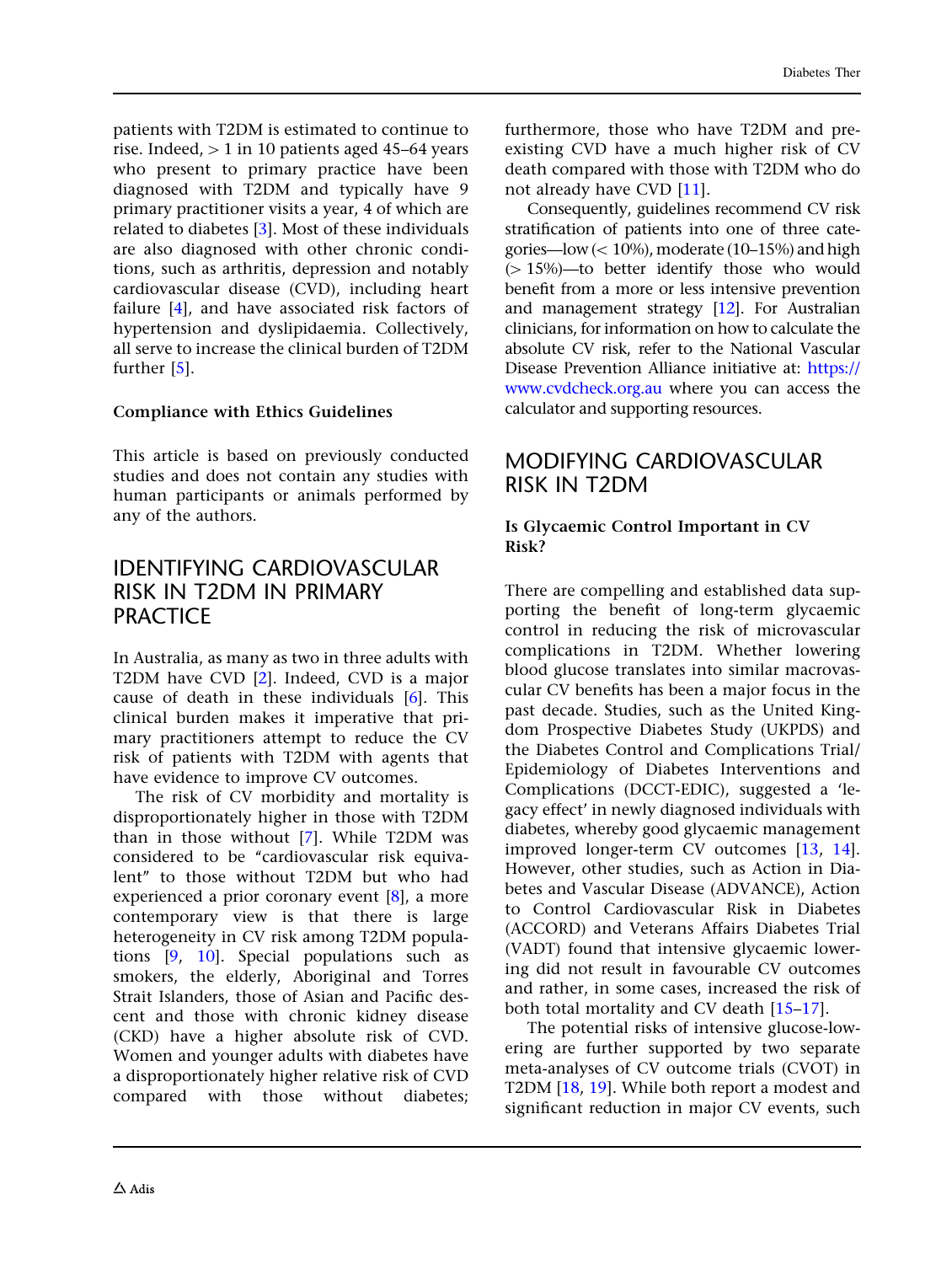as MI, following tighter glycaemic control, they found that the CV benefit was at the expense of a significant increase in hypoglycaemia events and no mortality benefit. Collectively, these data present a reminder that patient characteristics, particularly duration of diabetes, and the 'legacy effect' may influence the choice of an individual's glycated haemoglobin  $(HbA_{1c})$  target and that this target in turn may change with long-term, optimal glycaemic control in advancing diabetes.

Australian Diabetes Society guidelines recommend an  $HbA_{1c}$  target of 7% (53 mmol/mol) for most T2DM patients [[20\]](#page-16-0). A more stringent  $HbA_{1c}$  target of 6.5% (48 mmol/mol) may be considered if it can be achieved without hypoglycaemia except where contraindications exist such as known CVD, long duration of T2DM and if having existing episodes of severe hypoglycaemia. For women planning pregnancy, the goal is to achieve an  $HbA_{1c}$  target of 6.0% (42 mmol/mol). Less ambitious targets are recommended for elderly patients and those with lowered awareness of hypoglycaemia or major comorbidities (HbA<sub>1c</sub> of 8.0%; 64 mmol/mol) [\[20](#page-16-0)]. For patients with limited life expectancy or at a palliative care stage, there are no targets and the goal is to keep them 'safe' and relatively asymptomatic.

#### Can the Choice of Glucose-Lowering Medication Impact CV Outcome?

Metformin has been established as baseline therapy for type 2 diabetes, based on evidence for a role in the reduction of microvascular complications from the seminal UKPDS study and an emergent macrovascular benefit on long-term analysis [[21\]](#page-16-0). Unlike newer agents, funded CV outcome trails of similar quality do not exist, however, as it has been used for  $\geq 60$  years in clinical practice, confidence exists that it certainly does not increase CV risk and, based upon on the extended data from UKPDS (in a small cohort of obese patients), is likely to benefit CVD outcomes [[22](#page-16-0)].

In the case of sulphonylureas, their association with CV risk factors, hypoglycaemia and weight gain is widely recognised [[23](#page-16-0)]. However, controversy exists with respect to their association with CV outcomes and mortality, especially in patients with an elevated risk of CVD or established CVD. While observations of increased CVD events and raised mortality have questioned the use of sulphonylureas either as monotherapy or in combination with metformin vs. other glucose-lowering agents [\[24–27](#page-16-0)], some meta-analyses and systematic reviews have provided reassurance on the CV safety of this drug class [\[28,](#page-16-0) [29\]](#page-16-0), alongside the ADVANCE study [\[15\]](#page-15-0), and the recent announcement of the non-inferiority results of the CAROLINA study [\[30\]](#page-16-0). Despite this, with more favourable CV profiles of newer agents emerging, ADA/EASD guidelines have shifted away from recommending the early use of sulphonylureas in patients with established CVD [[31](#page-16-0)].

The impact of more recent glucose-lowering agents on CVD risk had, until recently, been less well known [\[32,](#page-16-0) [33](#page-16-0)]. There is now increasing evidence from CVOTs that demonstrates CV benefits with certain diabetes medications, in particular the sodium-glucose transport protein-2 (SGLT-2) inhibitors and glucagon-like peptide-1 receptor agonists (GLP-1RAs) [[34\]](#page-16-0). In recognition of these findings, there has been a contemporary shift in the recommended strategy for CV risk reduction in managing T2DM that extends beyond glucose control.

A summary of recommendations from Australian as well as several international guidelines is outlined in BOX 1 [[31](#page-16-0), [34–](#page-16-0)[38](#page-17-0)].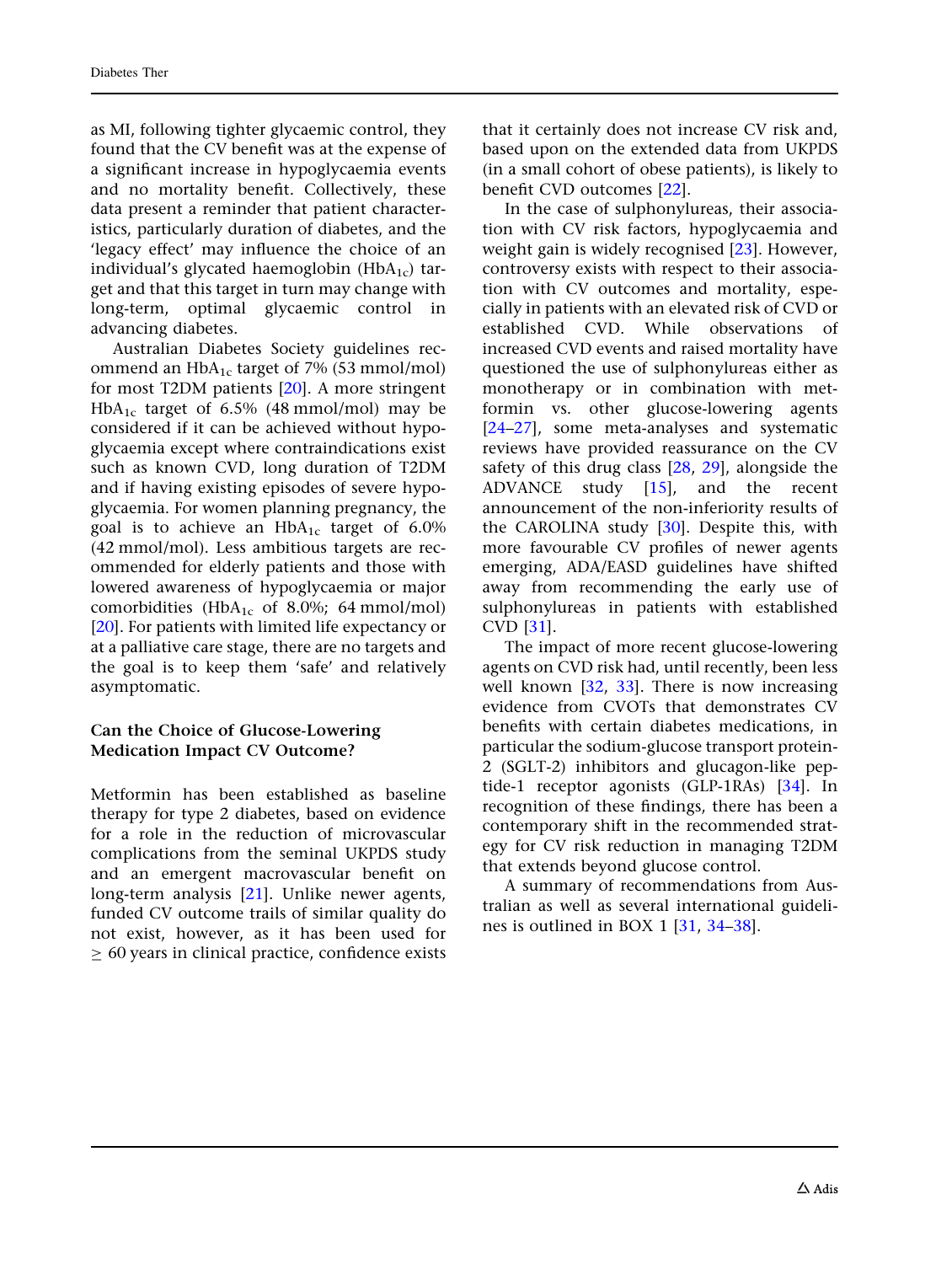| Approach                       | Guideline target/individualised goal recommendations                                                                                                                                                                            |
|--------------------------------|---------------------------------------------------------------------------------------------------------------------------------------------------------------------------------------------------------------------------------|
| $HbA_{1c}$ control             | $HbA_{1c} \le 7\%$ (53 mmol/mol)*                                                                                                                                                                                               |
|                                | *Target customised according to age and comorbidities                                                                                                                                                                           |
| Blood pressure control         | $<$ 140/90 mmHg for patients with T2DM and hypertension                                                                                                                                                                         |
|                                | $<$ 130/80 mmHg for patients with albuminuria/proteinuria                                                                                                                                                                       |
|                                | Measure at every routine visit and on separate days to diagnose and confirm hypertension                                                                                                                                        |
| Cholesterol management         | Total cholesterol $<$ 4.0 mmol/l                                                                                                                                                                                                |
|                                | $HDL-C \geq 1.0$ mmol/l                                                                                                                                                                                                         |
|                                | LDL-C < 2.0 mmol/l (< 1.8 mmol/l if CVD is present)                                                                                                                                                                             |
|                                | Triglycerides $< 2.0$ mmol/l*                                                                                                                                                                                                   |
|                                | Assess cholesterol levels at time of T2DM diagnosis, at initial review and every 5 years if<br>$<$ 40 years or more frequently if indicated                                                                                     |
|                                | Assess cholesterol levels at time of statin or initiation of other cholesterol-lowering therapy at<br>4-12 weeks after initiation or a change in dose and then annually to help monitor response<br>and adherence to medication |
|                                | *Note: Canadian guidelines on dyslipidaemia in T2DM stipulate a target of triglyceride<br>$< 1.5$ mmol/l [35]                                                                                                                   |
| Therapies with proven CV       | Blood pressure medications (ACEi/ARB favoured if evidence of CKD)                                                                                                                                                               |
| benefit                        | Cholesterol-lowering agents-statin, ezetimibe, PCSK9 inhibitors                                                                                                                                                                 |
|                                | Antiplatelet agents—low-dose aspirin (in established CVD)                                                                                                                                                                       |
|                                | Glucose-lowering therapies-SGLT-2 inhibitors and GLP-1RAs                                                                                                                                                                       |
| Screening for<br>complications | Cardiac—ECG, longer term monitoring or opportunistic screening may be needed if a patient<br>is $> 65$ years or has a detectable dysrhythmia or is symptomatic [38]                                                             |
|                                | Kidney-assess eGFR and ACR annually, or more frequently if indicated                                                                                                                                                            |
|                                | Eye disease—refer for retinal examination every 2 years (once a year if $T2DM > 15$ years or<br>$HBA_{1c} > 8\%$ , presence of diabetes complications or poorly controlled BP and lipids)                                       |
|                                | Foot-assess monofilament/vibration annually or more frequently if indicated                                                                                                                                                     |
| Lifestyle interventions        | Smoking cessation-0 cigarettes/day                                                                                                                                                                                              |
|                                | Exercise—approximately 30 min of moderate physical activity on most if not all days of the<br>week (total $\geq$ 150 min/week)                                                                                                  |
|                                | Alcohol consumption $-\leq 2$ standard drinks (20 g) per day for men and women                                                                                                                                                  |

Box 1: Multifactorial approach to CV risk reduction in T2DM

## A REVIEW OF THE EVIDENCE

In 2008, the FDA issued a mandate requiring all new glucose-lowering medications to

demonstrate CV safety prior to approval [[32](#page-16-0)]. Consequently, there are now a multitude of completed and ongoing CVOTs (Table [1\)](#page-4-0) [[34](#page-16-0)], particularly for the dipeptidyl peptidase-IV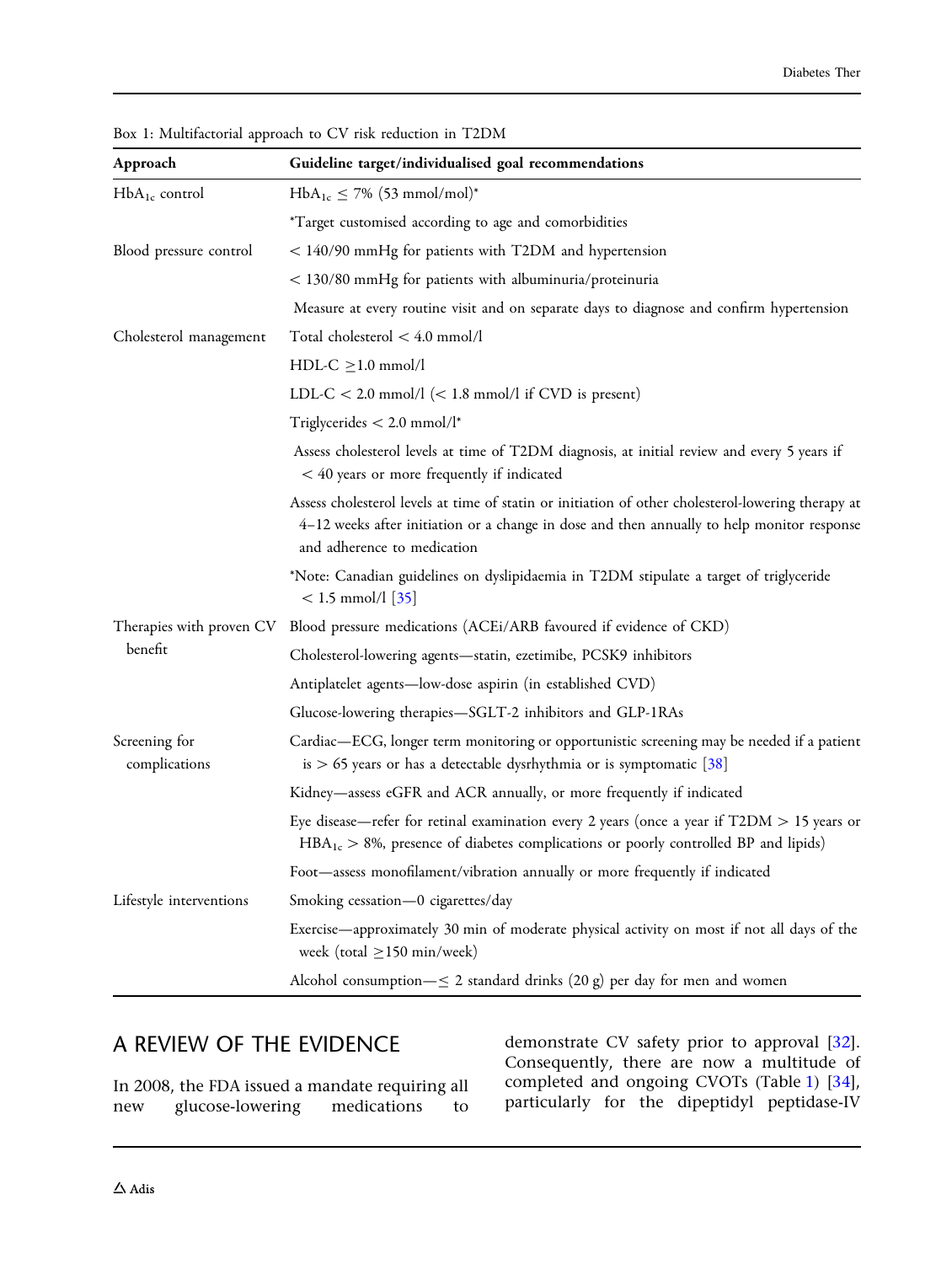| Drug class              | Cardiovascular outcome trial                                                                                                                                                 | Completed | Ongoing |
|-------------------------|------------------------------------------------------------------------------------------------------------------------------------------------------------------------------|-----------|---------|
| a-Glucosidase inhibitor |                                                                                                                                                                              |           |         |
| Acarbose                | Acarbose Cardiovascular Evaluation (ACE)                                                                                                                                     | V         |         |
| DPP-IV Inhibitor        |                                                                                                                                                                              |           |         |
| Alogliptin              | Examination of Cardiovascular Outcomes with<br>Alogliptin versus Standard of Care (EXAMINE)                                                                                  |           |         |
| Linagliptin             | Cardiovascular and Renal Microvascular Outcome Study<br>with Linagliptin in Patients with Type 2 Diabetes<br>Mellitus (CARMELINA)                                            | V         |         |
|                         | Cardiovascular Outcome Trial of Linagliptin versus<br>Glimepiride in Type 2 Diabetes (CAROLINA)                                                                              | v         |         |
| Saxagliptin             | Saxagliptin Assessment of Vascular Outcomes Recorded<br>in Patients with Diabetes Mellitus-Thrombolysis in<br>Myocardial Infarction (SAVOR-TIMI 53)                          | V         |         |
| Sitagliptin             | Trial Evaluating Cardiovascular Outcomes with<br>Sitagliptin (TECOS)                                                                                                         | V         |         |
| GLP-1 receptor agonist  |                                                                                                                                                                              |           |         |
| Albiglutide             | Effect of Albiglutide, When Added to Standard Blood<br>Glucose Lowering Therapies, on Major Cardiovascular<br>Events in Subjects With Type 2 Diabetes Mellitus<br>(HARMONY)  | V         |         |
| Exenatide               | Exenatide Study of Cardiovascular Event Lowering<br>(EXSCEL)                                                                                                                 | V         |         |
| Dulaglutide             | Researching Cardiovascular Events With a Weekly<br>Incretin in Diabetes (REWIND)                                                                                             |           |         |
| Liraglutide             | Liraglutide Effect and Action in Diabetes: Evaluation of<br>Cardiovascular Outcome Results (LEADER)                                                                          | V         |         |
| Lixisenatide            | Evaluation of Lixisenatide in Acute Coronary Syndrome<br>(ELIXA)                                                                                                             | V         |         |
| Semaglutide             | Trial to Evaluate Cardiovascular and Other Long-term<br>Outcomes With Semaglutide in Subjects With Type 2<br>Diabetes (SUSTAIN-6)                                            | V         |         |
| Insulin                 |                                                                                                                                                                              |           |         |
| Insulin degludec        | A Trial Comparing Cardiovascular Safety of Insulin<br>Degludec Versus Insulin Glargine in Patients With<br>Type 2 Diabetes at High Risk of Cardiovascular<br>Events (DEVOTE) |           |         |

<span id="page-4-0"></span>Table 1 CVOTs of glucose-lowering medications. Adapted from Cefalu et al. [[34\]](#page-16-0)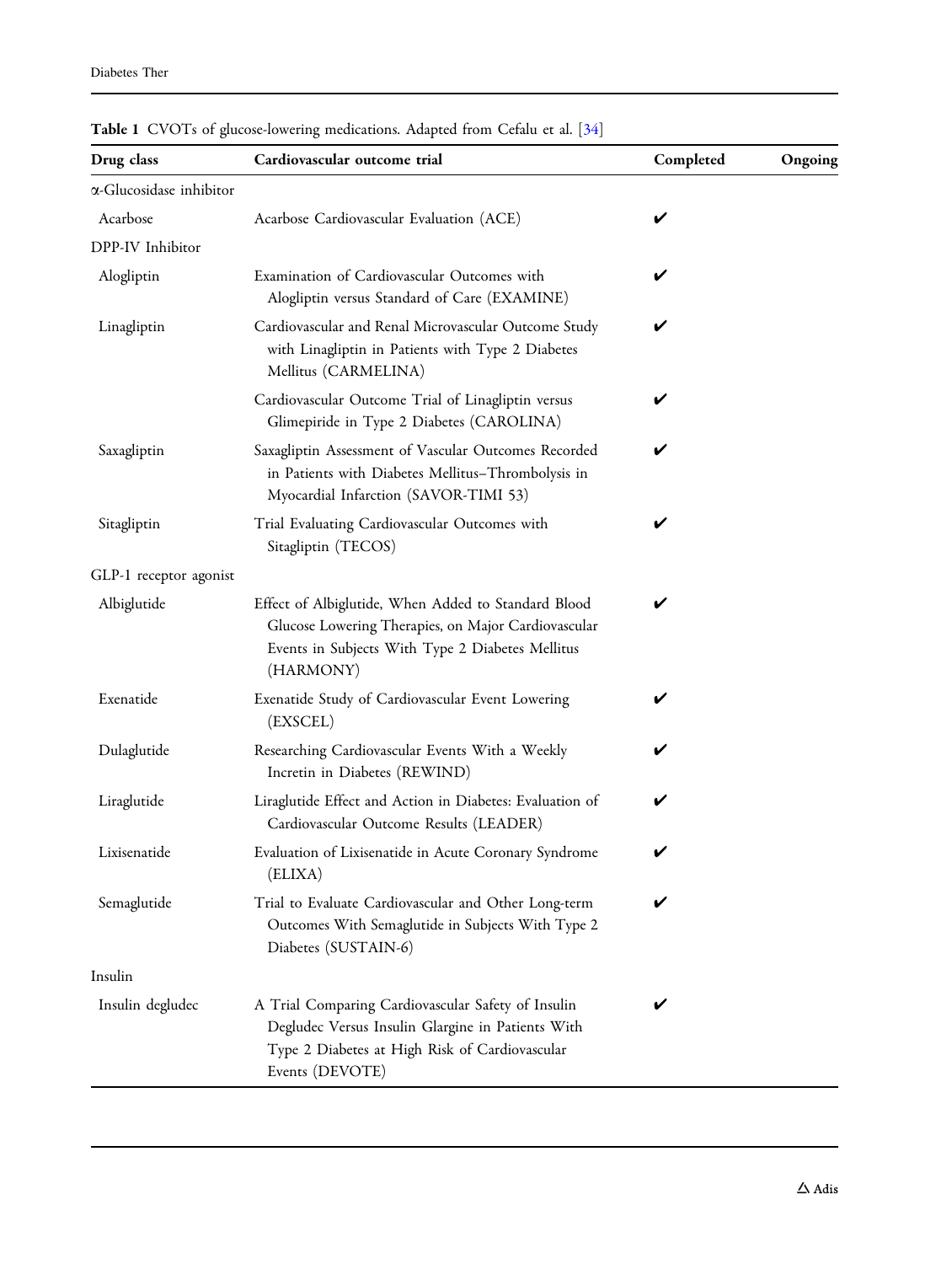| Drug class       | Cardiovascular outcome trial                                                                                                                                                | Completed | Ongoing |
|------------------|-----------------------------------------------------------------------------------------------------------------------------------------------------------------------------|-----------|---------|
| Insulin glargine | Outcome Reduction with an Initial Glargine<br>Intervention (ORIGIN)                                                                                                         | V         |         |
| SGLT-2 inhibitor |                                                                                                                                                                             |           |         |
| Canagliflozin    | Canagliflozin Cardiovascular Assessment Study<br>(CANVAS)                                                                                                                   | V         |         |
|                  | Evaluation of the Effects of Canagliflozin on Renal and<br>Cardiovascular Outcomes in Participants With<br>Diabetic Nephropathy (CREDENCE)                                  |           |         |
| Dapagliflozin    | Multicenter trial to evaluate the effect of dapagliflozin on<br>the incidence of cardiovascular events (DECLARE-<br>TIMI 58)                                                | V         |         |
|                  | A Study to Evaluate the Effect of Dapagliflozin on Renal<br>Outcomes and Cardiovascular Mortality in Patients<br>With Chronic Kidney Disease (DAPA-CKD)                     |           |         |
|                  | DAPA-HF (Study to Evaluate the Effect of<br>Dapagliflozin on the Incidence of Worsening Heart<br>Failure or Cardiovascular Death in Patients With<br>Chronic Heart Failure) |           |         |
| Empagliflozin    | Empagliflozin Cardiovascular Outcome Event Trial in<br>Type 2 Diabetes Mellitus Patients (EMPA-REG<br><b>OUTCOME</b> )                                                      | V         |         |
|                  | Empagliflozin Outcome Trial in Patients With Chronic<br>Heart Failure With Preserved Ejection Fraction<br>(EMPEROR-Preserved)                                               |           |         |
|                  | Empagliflozin Outcome Trial in Patients With Chronic<br>Heart Failure with Reduced Ejection Fraction<br>(EMPEROR-Reduced)                                                   |           | V       |
| Ertugliflozin    | Cardiovascular Outcomes Following Ertugliflozin<br>Treatment in Type 2 Diabetes Mellitus Participants<br>With Vascular Disease (VERTIS CV)                                  |           | V       |
| TZD              |                                                                                                                                                                             |           |         |
| Pioglitazone     | Insulin Resistance Intervention After Stroke (IRIS)                                                                                                                         | V         |         |

Table 1 continued

(DPP-IV) inhibitors, GLP-1RAs and SGLT-2 inhibitors. These trials have informed our approach as to which glucose-lowering medications may be safe in the context of T2DM and CVD.

#### Which Glucose-Lowering Medications Offer CV Protection?

DPP-IV inhibitors Collectively, these appear to have a neutral effect on CV outcomes (Table [2](#page-6-0)).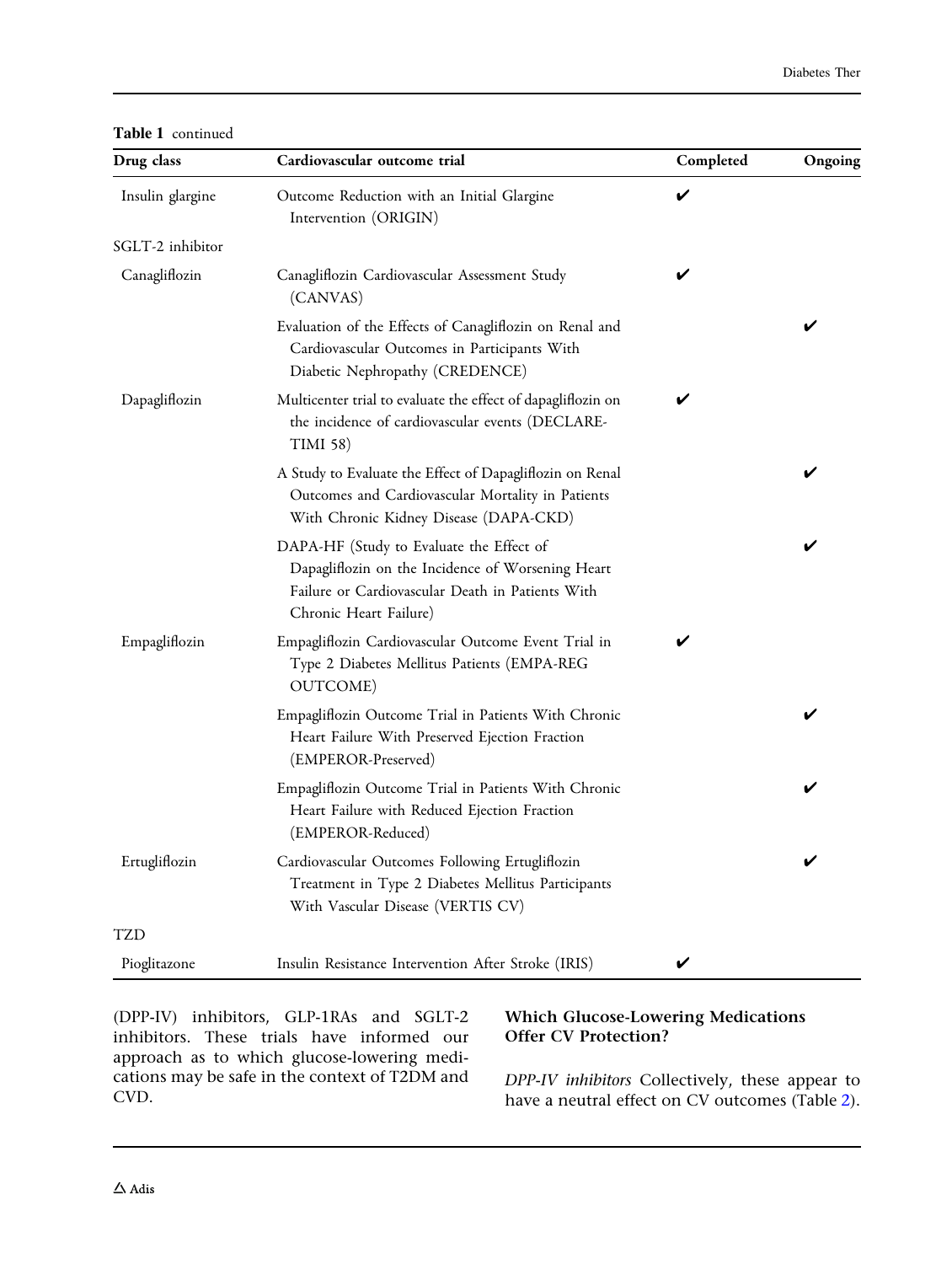<span id="page-6-0"></span>Table 2 Summary of DPP-IV inhibitors CVOTs

| <b>DPP-IV</b> inhibitors                  |                 |                                                                             |                                            |
|-------------------------------------------|-----------------|-----------------------------------------------------------------------------|--------------------------------------------|
| TGA-approved                              | Reimbursed CVOT |                                                                             | CV effect                                  |
| Alogliptin <sup>[41,42]</sup><br>(Nesina) | V               | EXAMINE $(n = 5380)$                                                        | Neutral for MACE                           |
|                                           |                 | High CV risk population                                                     | HR 0.96 (95% CI $<$ 1.16);                 |
|                                           |                 | ACS requiring hospitalisation within 15-90 days<br>before randomisation     | $p = 0.32$                                 |
|                                           |                 | Primary end point: 3-point MACE                                             |                                            |
|                                           |                 | Non-inferiority design                                                      |                                            |
|                                           |                 | Alogliptin vs. PBO                                                          |                                            |
| Linagliptin [30, 61]                      |                 | <i>CAROLINA</i> $(n = 6033)$ [29]                                           | Not yet published                          |
| (Trajenta)                                |                 | High risk CV and/or CKD population                                          |                                            |
|                                           |                 | Established CVD or increased risk of CVD                                    |                                            |
|                                           |                 | Primary end point: 3-point MACE                                             |                                            |
|                                           |                 | Non-inferiority design                                                      |                                            |
|                                           |                 | Linagliptin vs. glimepiride                                                 |                                            |
|                                           |                 | CARMELINA $(n = 6979)$ [61]                                                 | Neutral for MACE                           |
|                                           |                 | High CV risk population                                                     | HR 1.02 (95% CI                            |
|                                           |                 | Existing CKD, established CVD or both                                       | 0.89–1.17); $p < 0.001$                    |
|                                           |                 | Primary end point: 3-point MACE                                             |                                            |
|                                           |                 | Non-inferiority design                                                      |                                            |
|                                           |                 | Linagliptin vs.PBO                                                          |                                            |
| Saxagliptin [39, 40]                      |                 | $SAVOR-TIMI$ (n=16,492)                                                     | Neutral for MACE                           |
| (Onglyza)                                 |                 | High CV risk population                                                     | HR 1.0 (95% CI 0.89-1.12);                 |
|                                           |                 | History of established CVD or multiple risk<br>factors for vascular disease | $p = 0.99$                                 |
|                                           |                 | Primary end point: 3-point MACE                                             |                                            |
|                                           |                 | Superiority and non-inferiority design                                      |                                            |
|                                           |                 | Saxagliptin vs. PBO                                                         |                                            |
| Sitagliptin [60]                          | V               | $TECOS (n = 14,671)$                                                        | Neutral for MACE                           |
| (Januvia)                                 |                 | High CV risk population                                                     | HR 0.98 (95% CI<br>0.88–1.09); $p < 0.001$ |
|                                           |                 | Pre-existing CVD                                                            |                                            |
|                                           |                 | Primary end point: 4-point MACE                                             |                                            |
|                                           |                 | Superiority and non-inferiority design                                      |                                            |
|                                           |                 | Sitagliptin vs.PBO                                                          |                                            |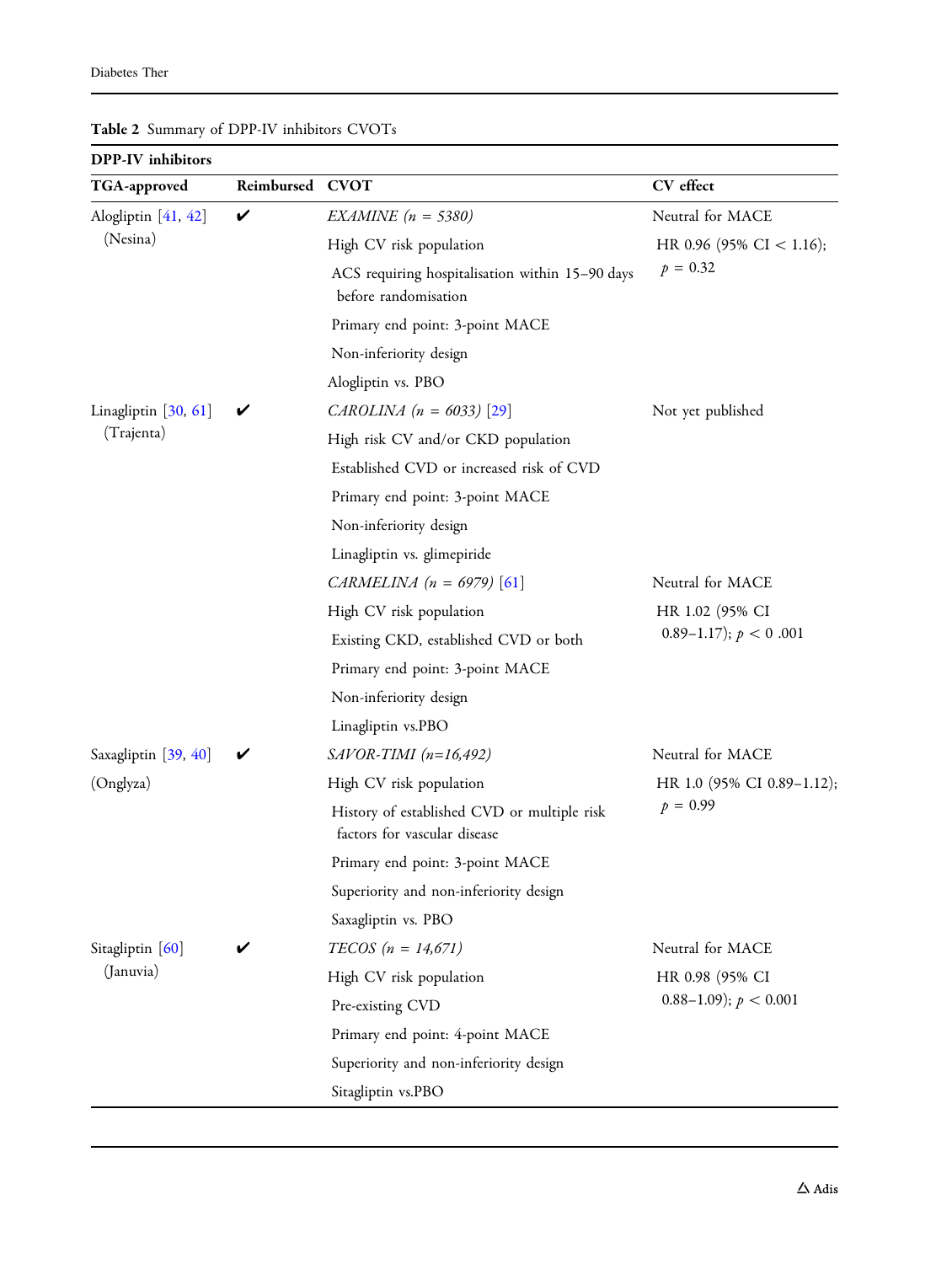| <b>Table 2</b> continued                    |                 |                  |           |  |
|---------------------------------------------|-----------------|------------------|-----------|--|
| <b>DPP-IV</b> inhibitors                    |                 |                  |           |  |
| <b>TGA-approved</b>                         | Reimbursed CVOT |                  | CV effect |  |
| Vildagliptin (Galvus) $\blacktriangleright$ |                 | NO CVOT reported | Unknown   |  |

3-point MACE: CI confidence interval; CV death, nonfatal MI or nonfatal stroke; 4-point MACE: CV death, nonfatal MI, nonfatal stroke or hospitalisation for unstable angina; ACS acute coronary syndrome, CVD cardiovascular disease, HF heart failure, HR hazard ratio, MACE major adverse CV effect, PBO placebo

None of the trials demonstrated an increase in the primary composite end point of major adverse cardiovascular events (MACE), which included CV death, nonfatal MI, nonfatal stroke with or without hospitalisation for unstable angina. There was a very small absolute increase in cases of hospitalisation for heart failure (0.7%) associated with the use of saxagliptin [\[39\]](#page-17-0). The increase in risk was highest in patients at the highest absolute risk of heart failure, i.e., those with established CVD or multiple CVD risk factors [[40](#page-17-0)]. A similar trend was seen with alogliptin but not with the other DPP-IV inhibitors [[41,](#page-17-0) [42\]](#page-17-0). Overall, DPP-IV inhibitors satisfied the regulatory CV safety criteria for T2DM but appear to have no positive impact on CV outcomes.

GLP-1RAs CVOT data are available for three of the five GLP-1RAs approved in Australia (Table [3\)](#page-8-0). While not yet registered in Australia, semaglutide also has published CV data [[43](#page-17-0)]. The SUSTAIN-6 study reported a protective effect on 3-point MACE, driven by a significant reduction in nonfatal stroke [HR 0.61; (95% CI 0.38–0.99;  $p = 0.04$ ] and a nonsignificant reduction in nonfatal MI [HR: 0.74; (95% CI 0.51–1.08;  $p = 0.12$ ]. No difference in the risk of CV death was noted [[43](#page-17-0)]. In contrast, lixisenatide (ELIXA study) had a neutral effect on CV outcomes [[44\]](#page-17-0), whereas the EXSCEL study assessing the once-weekly exenatide preparation just failed to reach significance for CV benefit with a 9% reduction in events (CI 0.83–1.00;  $p = 0.06$ ) although a significant reduction in cardiovascular mortality was observed (Table [3\)](#page-8-0)  $[45]$  $[45]$  $[45]$ . With liraglutide in the LEADER study, fewer patients experienced CVrelated death, nonfatal MI or nonfatal stroke compared with placebo: 13% (608 of 4668 patients) vs. 14.9% (694 of 4672 patients), respectively (Table [3\)](#page-8-0) [[46](#page-17-0)]. The CVOT of dulaglutide is yet to be published [[47](#page-17-0)], although the full data set is anticipated in 2019 [[48](#page-17-0)].

The heterogenous effects on MACE within this drug class may reflect differences in the patient populations and designs of the CVOTs as well as being potentially related to the pharmacokinetic and structural differences between the individual GLP-1RAs. Nevertheless, CV safety for all the approved agents in this class has been demonstrated in high-risk T2DM patients [[43–46\]](#page-17-0). In terms of safety and tolerability, transient nausea and vomiting are common side effects among patients initiated on GLP-1RAs yet are usually self-limiting with the longer acting agents. Retinopathy was seen in small numbers with semaglutide in cardiac safety trials [[43](#page-17-0)].

SGLT-2 inhibitors Three out of four TGA-approved agents in this class have CVOT data (Table [4\)](#page-10-0). Both canagliflozin and empagliflozin demonstrated a CV benefit in terms of reducing the primary end point of MACE, while dapagliflozin was found to have a non-significant reduction in this end point [\[49–51](#page-17-0)]. Ertugliflozin is yet to report CV outcome data (Table [1\)](#page-4-0). In the EMPA-REG OUTCOME study, participants had established CVD (76% with coronary artery disease; 47% with a history of MI). The primary composite end point of death from CV causes, nonfatal MI or nonfatal stroke occurred in 10.5% (490 of 4687) receiving empagliflozin (pooled doses of 10 mg and 25 mg) vs. 12.1% (282 of 2333) in the placebo group, translating into a 14% relative risk reduction in these events (Table [4](#page-10-0)). This reduction was primarily driven by a 38% relative risk reduction in CV-related death [[50](#page-17-0)].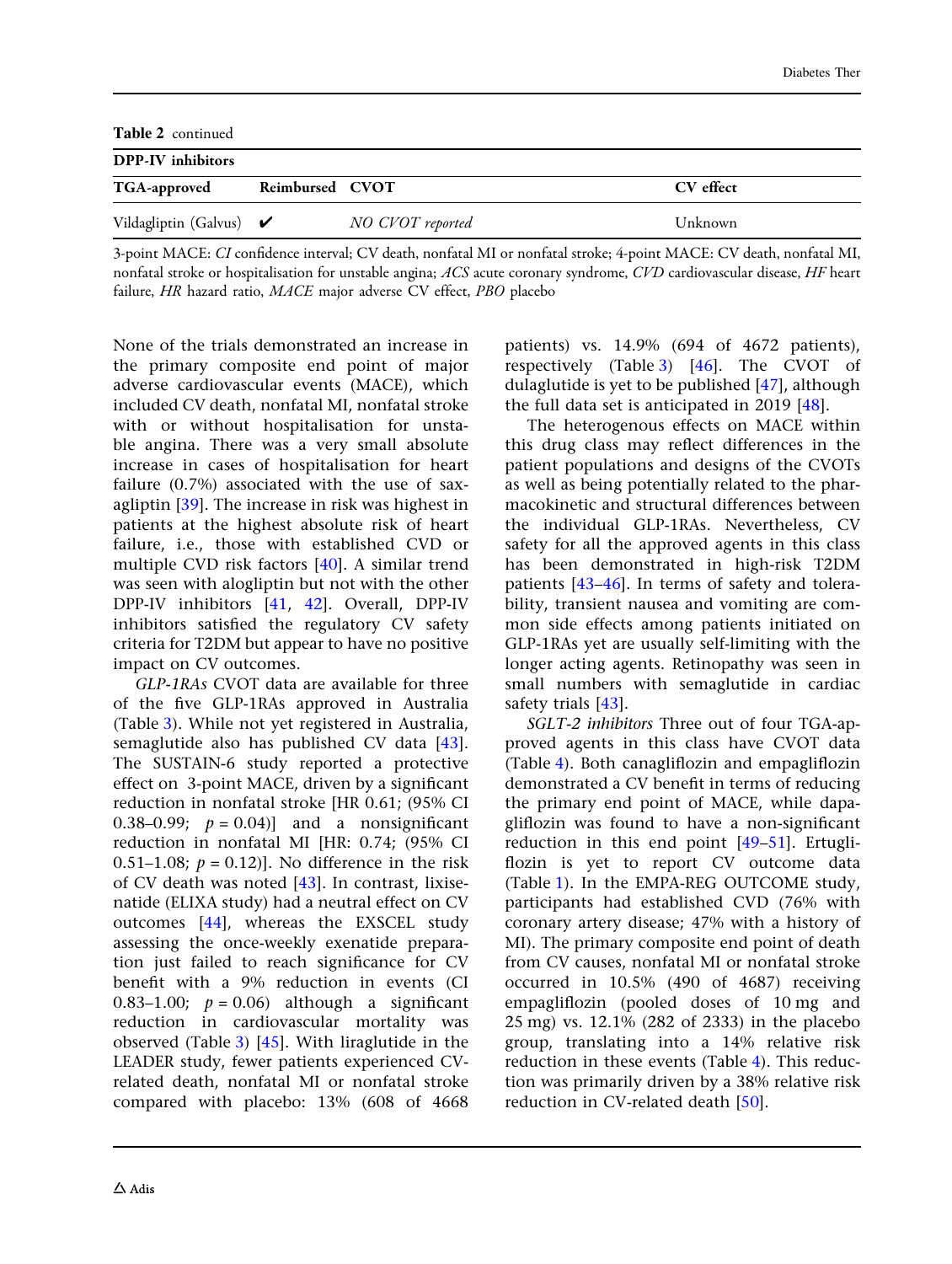<span id="page-8-0"></span>

| GLP-1RAs                             |                 |                                                                     |                                                                                             |
|--------------------------------------|-----------------|---------------------------------------------------------------------|---------------------------------------------------------------------------------------------|
| TGA-<br>approved                     | Reimbursed CVOT |                                                                     | CV effect                                                                                   |
| Dulaglutide<br>$[47]$<br>(Trulicity) | V               | $REWIND (n = 9901)$                                                 | Just published                                                                              |
|                                      |                 | High CV risk population                                             |                                                                                             |
|                                      |                 | Prior CV event, evidence of CVD or $\geq 2$ CV risk<br>factors      |                                                                                             |
|                                      |                 | Primary end point: 3-point MACE                                     |                                                                                             |
|                                      |                 | Dulaglutide vs. PBO                                                 |                                                                                             |
| Exenatide BD<br>(Byetta)             |                 | NO CVOT reported                                                    | Unknown                                                                                     |
| Exenatide QW ✔                       |                 | <i>EXSCEL</i> $(n = 14,752)$                                        | Neutral for MACE                                                                            |
| $[45]$                               |                 | High CV risk population                                             | HR 0.91 (95% CI 0.83-1.00)                                                                  |
| (Bydureon)                           |                 | Pre-existing CVD                                                    | $p < 0.001$ for noninferiority                                                              |
|                                      |                 | Primary end point: 3-point MACE                                     |                                                                                             |
|                                      |                 | Non-inferiority design                                              |                                                                                             |
|                                      |                 | Exenatide QW vs. PBO                                                |                                                                                             |
| Liraglutide                          | Х               | LEADER $(n = 9340)$                                                 | Benefit for MACE                                                                            |
| $[46]$                               |                 | High CV risk population                                             | HR 0.87 (95% CI 0.78-0.97)<br>$p < 0.001$ for noninferiority,<br>$p = 0.01$ for superiority |
| (Victoza)                            |                 | Pre-existing CVD; kidney disease; HF; or $\geq 1$ CV risk<br>factor |                                                                                             |
|                                      |                 | Primary end point: 3-point MACE                                     |                                                                                             |
|                                      |                 | Superiority and non-inferiority design                              |                                                                                             |
|                                      |                 | Liraglutide vs. PBO                                                 |                                                                                             |
| Lixisenatide                         | Х               | ELIXA ( $n = 6068$ )                                                | Neutral for MACE                                                                            |
| [44]                                 |                 | High CV risk population                                             | HR 1.02 (95% CI 0.89-1.17)                                                                  |
| (Lyxumia)                            |                 | Pre-existing CVD                                                    | $p < 0.001$ for noninferiority                                                              |
|                                      |                 | Primary end point: 4-point MACE                                     |                                                                                             |
|                                      |                 | Superiority and non-inferiority design                              |                                                                                             |
|                                      |                 | Lixisenatide vs. PBO                                                |                                                                                             |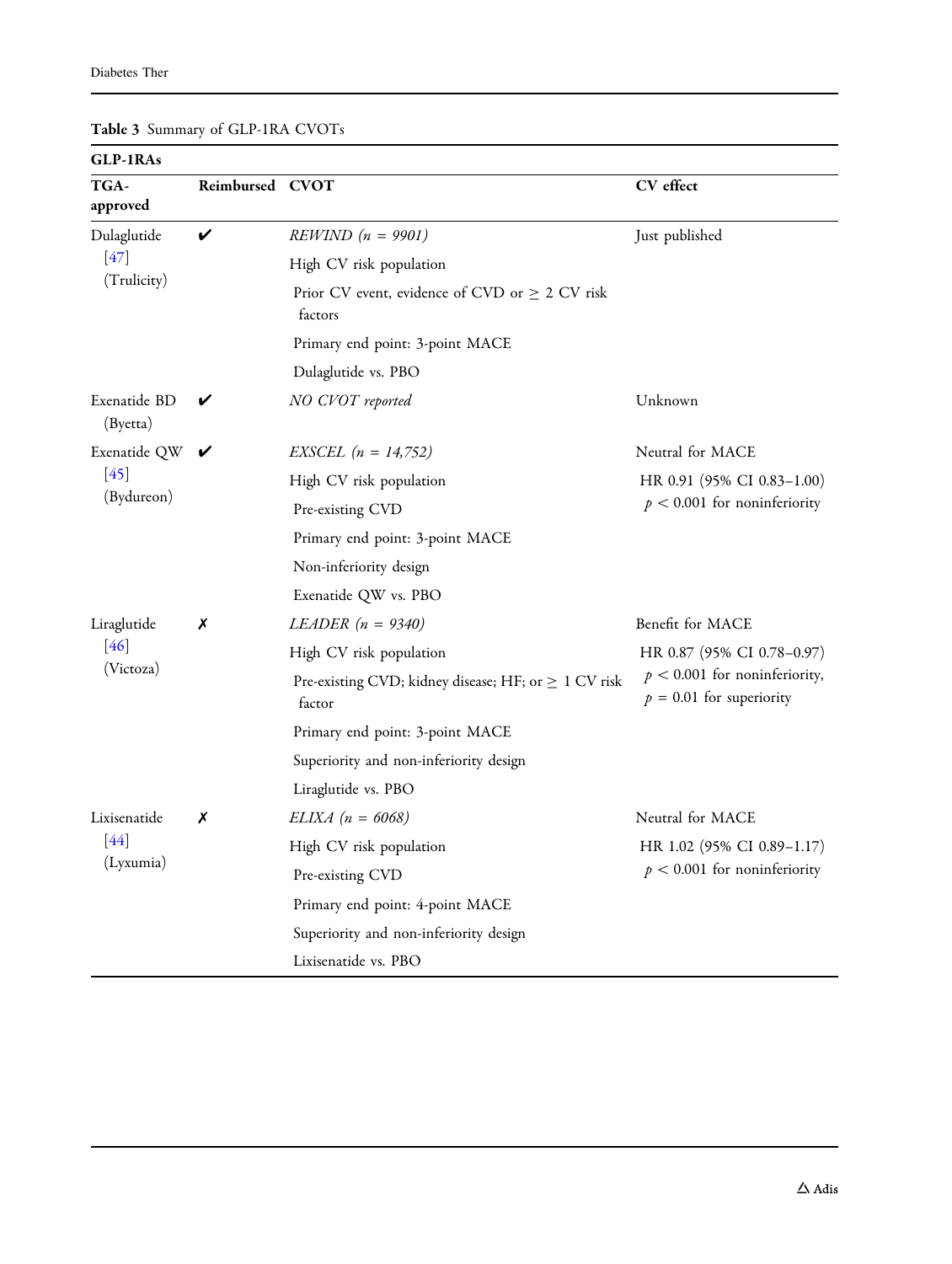Table 3 continued

| GLP-1RAs                           |                 |                                                                                                                                                                                             |                                                                                  |
|------------------------------------|-----------------|---------------------------------------------------------------------------------------------------------------------------------------------------------------------------------------------|----------------------------------------------------------------------------------|
| TGA-<br>approved                   | Reimbursed CVOT |                                                                                                                                                                                             | CV effect                                                                        |
| Semaglutide <sup>a</sup><br>$[43]$ | V               | <i>SUSTAIN-6</i> ( $n = 3297$ )<br>High CV risk population<br>Established CVD, chronic heart failure or CKD<br>$\geq$ stage 3 or $\geq$ 60 years of age with at least one CV<br>risk factor | Benefit for MACE<br>HR 0.74 (95% CI 0.58-0.95)<br>$p < 0.001$ for noninferiority |
|                                    |                 | Primary end point<br>Non-inferiority design                                                                                                                                                 |                                                                                  |
|                                    |                 | Semaglutide vs.PBO                                                                                                                                                                          |                                                                                  |

BD twice daily, CKD chronic kidney disease, HR hazard ratio, MACE major adverse CV events, PBO placebo, QW once weekly

<sup>a</sup> Not available as of March 2019, pending TGA approval

Although no longer government-reimbursed in Australia, canagliflozin also led to a 14% reduction in MACE compared with placebo in the CANVAS programme study (Table [4\)](#page-10-0) [[49](#page-17-0)]. The DECLARE-TIMI 58 study supported the CV safety of dapagliflozin in patients with T2DM and established CVD or those with T2DM and CV risk factors (differing from the more homogenous EMPA-REG OUTCOME cohort) and, unlike canagliflozin and empagliflozin, resulted in a non-significant reduction in the co-primary end point of MACE (Table [4](#page-10-0)) [[51](#page-17-0)]. Dapagliflozin did result in a lower rate of CV death or hospitalisation for heart failure vs. placebo (4.9% vs. 5.8%, respectively;  $p = 0.005$ ), principally driven by a reduction in admission for heart failure [\[51\]](#page-17-0). A meta-analysis of these major trials released, at the same time as DECLARE-TIMI 58 concluded that "SGLT-2" inhibitors have moderate benefits on atherosclerotic MACE that seem confined to patients with established atherosclerotic CVD. However, they have robust benefits on reducing hospitalisation for heart failure and progression of renal disease regardless of existing atherosclerotic CVD or a history of heart failure'' [[52](#page-17-0)].

Aside from CV safety, it is important to note that SGLT-2 inhibitors as a class have shown an increased risk of mycotic genital infections and rarely euglycaemic diabetic ketoacidosis [\[49–51](#page-17-0)]. The class generally has low rates of hypoglycaemia unless prescribed in conjunction with sulphonylureas or insulin. The risk can be minimised through appropriate patient education and monitoring, such as temporarily ceasing the medication when a patient has an intercurrent illness or dehydration or to stop the medication 3 days before elective surgery/ procedures.

To summarise, unlike DPP-IV inhibitors, specific agents in the GLP-1RAs and SGLT-2 inhibitor classes have been found to confer CV benefits in variable populations of T2DM patients with established CVD or who are at high risk of a CV event.

#### SGLT-2 Inhibitors or GLP-1RAs for At-Risk CV Individuals with T2DM?

With their demonstrable CV safety, combined with their favourable effects on weight and low potential of hypoglycaemia, the recent ADA/ EASD guidelines have recommended GLP-1RAs and SGLT-2 inhibitors as preferred treatment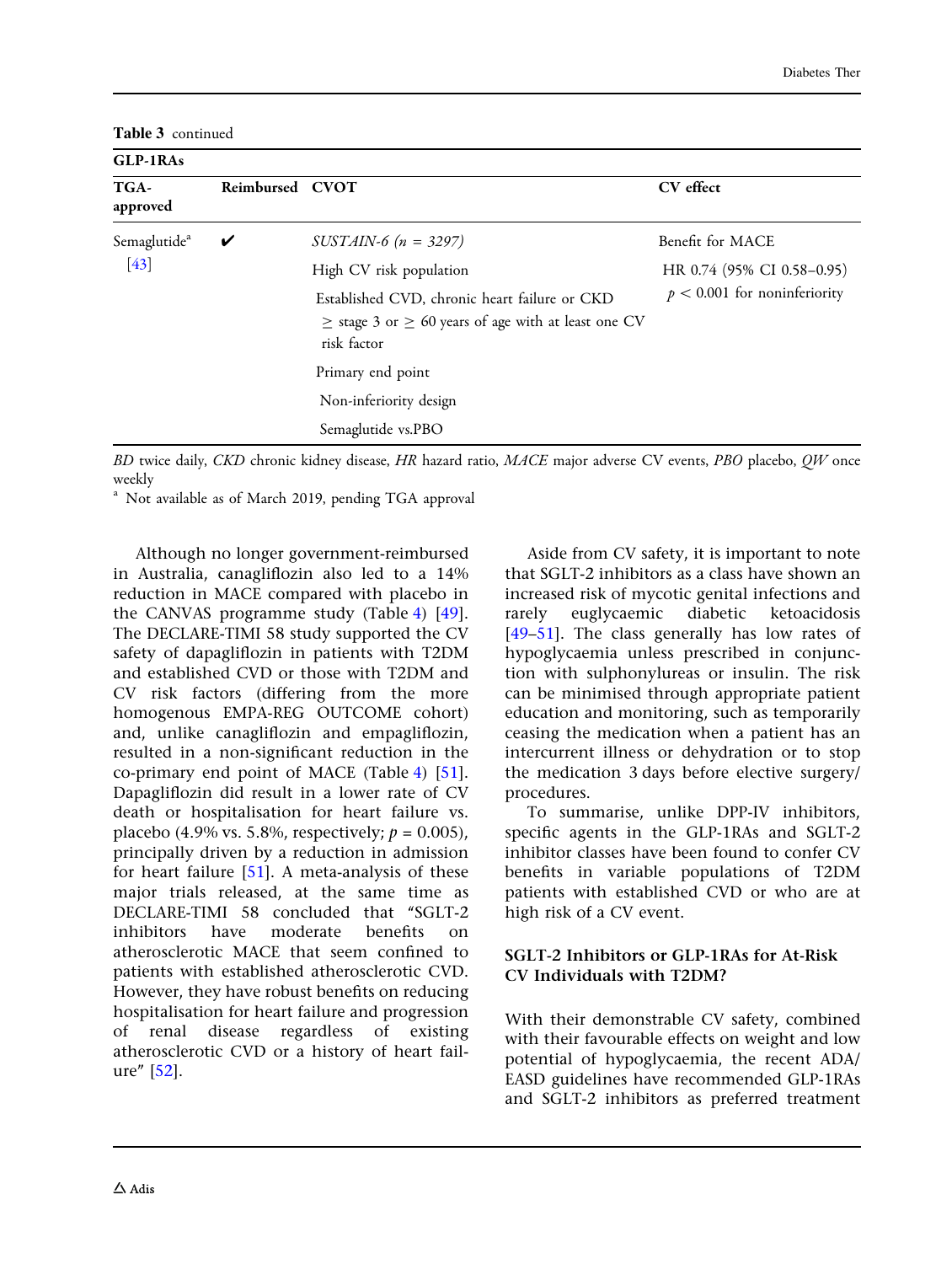<span id="page-10-0"></span>

| Table 4 Summary of SGLT-2 inhibitor CVOTs |  |  |  |
|-------------------------------------------|--|--|--|
|-------------------------------------------|--|--|--|

| <b>SGLT-2</b> inhibitors     |                 |                                                                  |                                                                           |  |
|------------------------------|-----------------|------------------------------------------------------------------|---------------------------------------------------------------------------|--|
| TGA-approved                 | Reimbursed CVOT |                                                                  | CV effect                                                                 |  |
| Canagliflozin [49]           | X               | CANVAS programme (n = 9901)                                      | Benefit for MACE                                                          |  |
| (Invokana)                   |                 | High CV risk population                                          | Primary end point MACE                                                    |  |
|                              |                 | Prior CV event, evidence of CVD or                               | HR: 0.86 (95% CI 0.75-0.97)                                               |  |
|                              |                 | $\geq$ 2 CV risk factors                                         | $p < 0.001$ for noninferiority                                            |  |
|                              |                 | Primary end point: 3-point MACE                                  | $p = 0.02$ for superiority                                                |  |
|                              |                 | Canagliflozin vs. PBO                                            |                                                                           |  |
|                              |                 | Superiority and non-inferiority design                           |                                                                           |  |
| Dapagliflozin [51]           |                 | DECLARE-TIMI 58 $(n = 17,160)$                                   | Neutral for MACE                                                          |  |
| (Forxiga)                    |                 | High CV risk population                                          | HR: 0.93 (95% CI 0.84–1.03); $p = 0.17$                                   |  |
|                              |                 | History of established CVD or<br>multiple CVD risk factors       | Benefit for composite of CV death or<br>hospitalisation for heart failure |  |
|                              |                 | Co primary end points                                            | HR 0.83; (95% CI 0.73–0.95); $p = 0.005$                                  |  |
|                              |                 | 1. 3-point MACE                                                  | for superiority                                                           |  |
|                              |                 | 2. Composite of CV death or<br>hospitalisation for heart failure |                                                                           |  |
|                              |                 | Dapagliflozin vs. PBO                                            |                                                                           |  |
| Empagliflozin [50]           |                 | EMPA-REG OUTCOME $(n = 7020)$                                    | Benefit for MACE                                                          |  |
| (Jardiance)                  |                 | High CV risk population                                          | HR 0.86 (95% CI 0.74-0.99)                                                |  |
|                              |                 | Pre-existing CVD                                                 | $p = 0.04$ for superiority                                                |  |
|                              |                 | Primary end point: 3-point MACE                                  |                                                                           |  |
|                              |                 | Empagliflozin vs. PBO                                            |                                                                           |  |
|                              |                 | Superiority and non-inferiority design                           |                                                                           |  |
| Ertugliflozin<br>(Steglatro) |                 | NO CVOT reported                                                 | Unknown                                                                   |  |

options in addition to metformin for those with established CVD (e.g., patients who had experienced an MI or stroke or had undergone a revascularisation procedure) [\[30\]](#page-16-0). In those patients with T2DM and established CVD with co-existing heart failure, or those with T2DM and CKD (with or without CVD), SGLT-2 inhibitors are considered the most appropriate choice unless contraindicated, in which case

GLP-1RAs with proven CV benefits are recommended  $[34, 53]$  $[34, 53]$  $[34, 53]$  $[34, 53]$ . It is worth noting that there are limited data highlighting the glycaemic benefit of combining SGLT-2 inhibitors and GLP-1RA therapies [\[54,](#page-17-0) [55](#page-17-0)]; moreover, the impact of such a combination on CV outcomes is unknown. From an Australian government reimbursement perspective, such combined use is not approved for subsidy at the present time.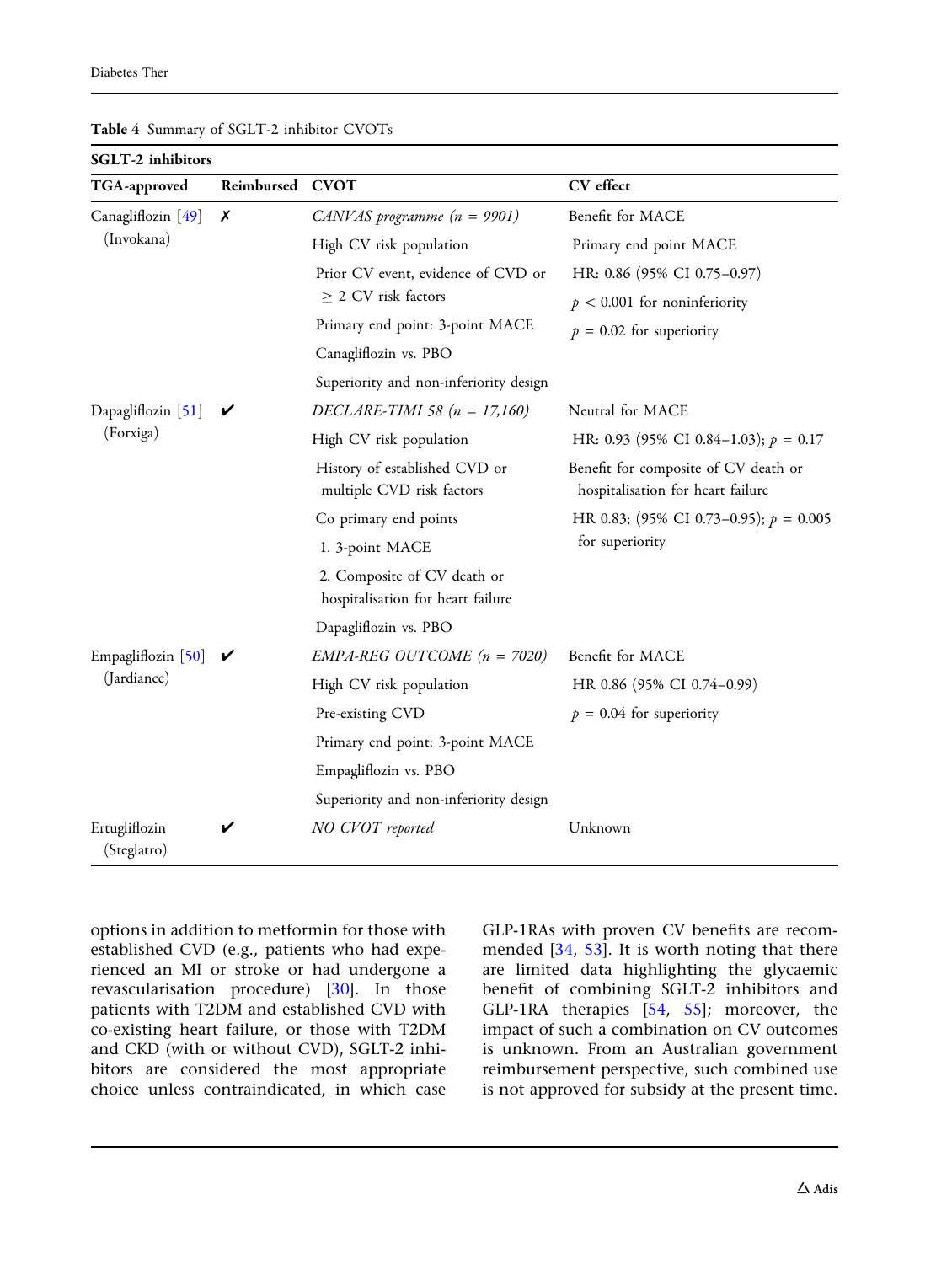

#### EXPERT GROUP RECOMMENDATIONS ON T2DM MANAGEMENT BASED ON CV AND CKD RISK

ASOVD, atheroclerotic OVD; HF, heart failure. REFERENCES: 1. Onoice will depend on patient, medication and disease factors (clinical risk matrix), 2. SGLT-2 inhibitor efficacy falls with eGFR <45 mL/min/1.73 m<sup>2</sup>. 3. If cl

Fig. 1 Treatment algorithm according to CV and CKD risk

### NAVIGATING COMMON AND COMPLICATED CASE SCENARIOS IN T2DM: EXPERT PERSPECTIVES

So how should primary practitioners interpret the CVOT data and recent guidelines to inform management of T2DM in primary practice? As informative as these guidelines are, a major gap is understanding how to treat T2DM with multiple CV risk factors but without established CVD. To address this, a local expert committee that included primary practitioners, a cardiologist and an endocrinologist was convened to identify and discuss case studies of T2DM patients commonly seen in clinical practice who could be stratified according to high, moderate and low CV risk as well as by additional complications such as the presence of CKD. The key objective was to provide a clinical narrative alongside an algorithm (Fig. 1) that goes beyond glucose-lowering to help guide the treatment decision-making process for each situation.

### CASE SCENARIO: HIGH CV RISK PATIENT

James: a 64-year-old male (ex-smoker) with a 4-year history of T2DM. This was diagnosed when he had documented triple-vessel disease and underwent coronary artery bypass graft surgery 4 years ago. He recently moved into the area and needed prescriptions. This visit provided an opportunity to review his current medication and management.

Clinical Assessments  $HbA_{1c}$  7.3%<br>(56 mmol/mol): eGFR 60 ml/min/1.73 m<sup>2</sup>:  $(56 \text{ mmol/mol})$ ; eGFR  $60 \text{ ml/min}/1.73 \text{ m}^2$ ;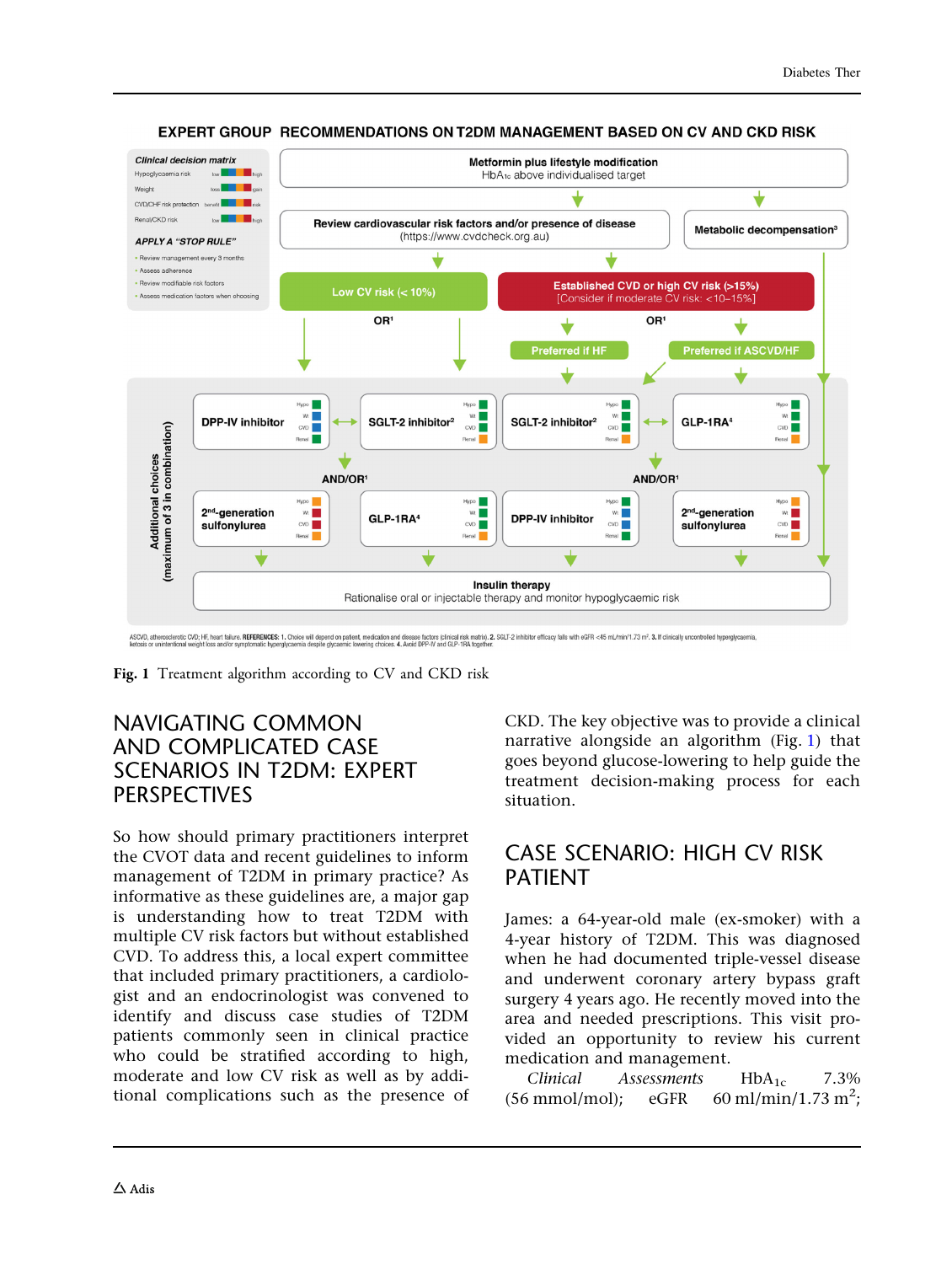weight 92.5 kg; height 1.83 m; BMI 27.6 kg/m<sup>2</sup>; total cholesterol 3.9 (LDL 1.82; triglycerides 2.0; HDL 1.03); blood pressure 130/80 mmHg; urine ACR 7.5 mg/mmol.

Existing Medications Aspirin 100 mg once daily; insulin glargine (40 U) and insulin aspart (6 U at his main meal); rosuvastatin 10 mg once daily; perindopril 5 mg once daily.

#### Clinical Considerations for James

James has presented with T2DM with established CVD, which significantly increases his immediate risk of heart failure several-fold as well as premature mortality [[56\]](#page-17-0). Diabetes management needs to focus on optimising ways to reduce these risks. He also has microalbuminuria, which contributes to a greater CV event rate.

Primary Considerations To prevent future risk of CVD-associated death and heart failure. To achieve an appropriate  $HbA_{1c}$  target (< 7%; 53 mmol/mol) and optimise his glucose management to prevent the progression of microalbuminuria and renal complications without increasing hypoglycaemia.

How to Manage? To consider where change in therapy may provide additional benefit, e.g., consideration should be focussed on the established CV benefit from newer glucose-lowering agents as well as optimising blood pressure control to further lower risk of heart failure [[57\]](#page-17-0).

Which Glucose-Lowering Agent? An agent that may optimise glycaemia, has a low hypoglycaemic profile and a low-to-acceptable clinical risk with proven CVD risk reduction in a patient such as James with a high risk of a CV event. Based on current evidence, an SGLT-2 inhibitor (dapagliflozin, empagliflozin) or GLP-1RA (liraglutide) may be appropriate alternative options as they have demonstrated CV benefits. To note, in clinical trials with patients with a similar presentation, empagliflozin showed a CV mortality benefit while both empagliflozin and dapagliflozin reduced HF hospitalisation [\[50](#page-17-0), [51\]](#page-17-0). When selecting SGLT-2 inhibitors, baseline eGFR and the need for ongoing monitoring need to be carefully considered. Of note, dapagliflozin is not indicated for patients with

an eGFR  $<$  60 ml/min/1.73 m<sup>2</sup>, while empagliflozin is not appropriate for patients with an  $eGFR < 45 \text{ ml/min}/1.73 \text{ m}^2$ .

Other Considerations To consider patient profile (lifestyle/adherence), patient preference (oral versus injectable therapy) as well as cost implications (reimbursement criteria) and specific side effect profiles (risks for genitourinary infections).

Following an informed discussion with James and the fact that he is at risk of heart failure and CV death, he expressed a preference for an oral medication. An SGLT-2 inhibitor was therefore prescribed in addition to his existing glucose-lowering medications, and we ceased his prandial (rapid-acting) insulin. He was instructed to monitor his blood glucose and report any hypoglycaemia. The perindopril was increased to 10 mg daily.

#### Review

There was no reported hypoglycaemia after an initial monthly review, and then after 3 months, James presented to review his blood investigation result. His  $HbA_{1c}$  was now at 6.8% (51 mmol/mol), and his weight had dropped to 90.5 kg. He was happy as he was able to cease his meal-time insulin. Home-monitoring of blood pressure showed a reduction to 110/70. He also felt motivated to make some lifestyle changes and had started to do more daily walking.

### CASE SCENARIO: MODERATE CV RISK PATIENT

Chris, a 59-year-old male non-smoker with a 10-year history of T2DM and prior diagnosis of hypertension, presented to his primary practitioner for a routine visit, which provided an opportunity to review his current medication and management of T2DM.

Clinical Assessments  $HbA_{1c}$  7.6%  $(60 \text{ mmol/mol})$ ; eGFR 61 ml/min/1.73 m<sup>2</sup>; weight 101.4 kg; height 1.78 m; BMI 32.0 kg/ m<sup>2</sup>; total cholesterol 3.8 (LDL 1.99; triglycerides 0.7; HDL 1.11); blood pressure 145/90 mmHg. Urine  $ACR < 2.5$  mg/mmol.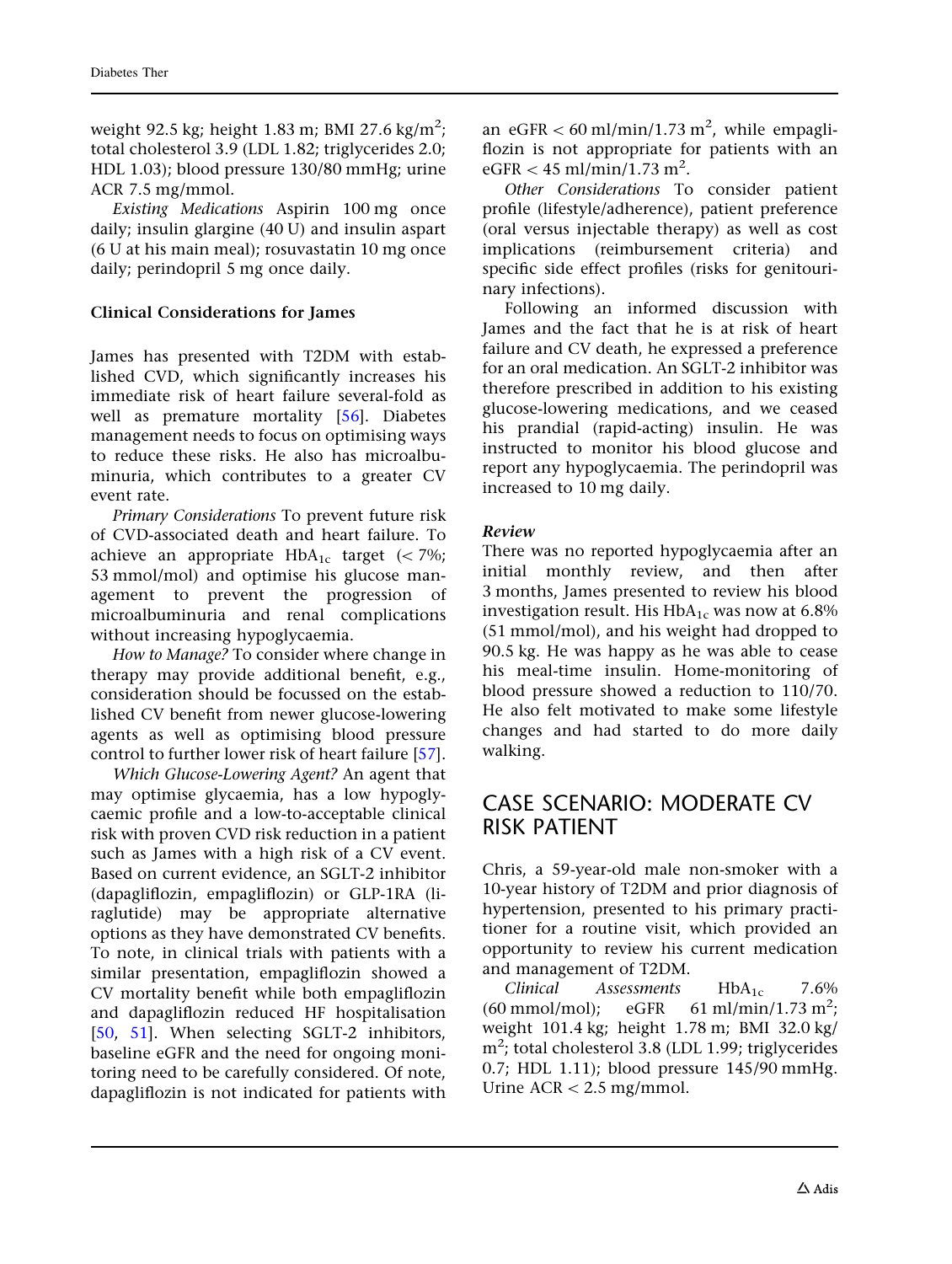Existing Medications Atorvastatin 10 mg; sitagliptin/metformin 50/850 mg BD; ramipril 5 mg once daily.

#### Clinical Considerations for Chris

While Chris has not presented with established CVD, he has several high-risk factors that predispose him to future risk of CVD. The question arises as to how to modify CV risk in a patient like Chris.

Primary Considerations To optimise glycaemic control for microvascular risk reduction and address any weight issues by optimally assisting with weight loss.

How to Manage? Review self-management and lifestyle modification to assist with weight loss and improved glycaemia. Consider the addition of a glucose-lowering agent with proven CVD safety or positive CVD benefit that also has weight-loss potential.

Which Glucose-Lowering Agent? Based on new research and guidelines [\[30,](#page-16-0) [34](#page-16-0), [53,](#page-17-0) [57](#page-17-0)], an SGLT-2 inhibitor (oral once-daily dapagliflozin, empagliflozin) or a GLP-1RA (once-daily liraglutide, once-weekly dulaglutide) is an appropriate add-on therapy to Chris's current standard-of-care treatment. When selecting SGLT-2 inhibitors, baseline eGFR and the need for ongoing monitoring need to be carefully considered and the risk of euglycaemic diabetes ketoacidosis and uncommon risks such as mild diuresis and mycotic genital infections discussed. When selecting a GLP-1RA, the frequency of injections may alter choice.

Other Considerations To consider patient profile (lifestyle/adherence), patient preference (oral versus injectable therapy) as well as cost implications (reimbursement criteria).

Following an informed discussion with Chris, he expressed preference for an oral, daily medication (dapagliflozin, empagliflozin) as he felt he may forget taking an injection once a week (exenatide QW; dulaglutide). He was not prepared to be out of pocket for the once-daily GLP-1RA option (liraglutide) but was open to using a weekly injection in the future. An SGLT-

2 inhibitor was therefore prescribed. In addition, his existing medications were optimised with the dose of sitagliptin/metformin increased to 50/1000 mg BD. The dose of ramipril was also increased to 10 mg and it was recommended to be taken at night.

#### Review

After 3 months, Chris presented for review. He felt happy as he had managed to get his weight down to below 100 kg. This has spurred him on to set a weight goal of 90 kg. His  $HbA_{1c}$  was now 7.1% (54 mmol/mol) and he had tolerated the SGLT-2 inhibitor well, with some manageable increased urinary frequency. As he was tolerating the SGLT-2 inhibitor, for cost reasons he was switched to a combination SGLT-2 inhibitor and DPP-IV inhibitor and continued on metformin.

### CASE SCENARIO: LOW CV RISK PATIENT

Gabrielle, a 56-year old female non-smoker with a 7-year history of T2DM, presented to her primary practitioner for a routine visit, which provided an opportunity to review her current medication and management of T2DM.

Clinical Assessments  $HbA_{1c}$  7.2%<br>(55 mmol/mol); eGFR 90 ml/min/1.73 m<sup>2</sup>;  $(55 \text{ mmol/mol})$ ; eGFR 90 ml/min/1.73 m<sup>2</sup>; weight 78 kg; height 1.66 m; BMI 28.3 kg/m<sup>2</sup>; total cholesterol 5.8 (LDL 3.2; triglycerides 1.4; HDL 1.2); blood pressure 110/70 mmHg; ACR normal. Absolute CVD risk score reveals Gabrielle to have a low risk of CV (6%).

#### Clinical Considerations for Gabrielle

In a younger patient with T2DM there is a need to focus on long-term complication prevention. ''Tight'' glycaemic control may assist in reducing microvascular risk, but macrovascular risk reduction is equally important. Women with diabetes may in fact have higher long-term risks of ischaemic heart disease compared with aged-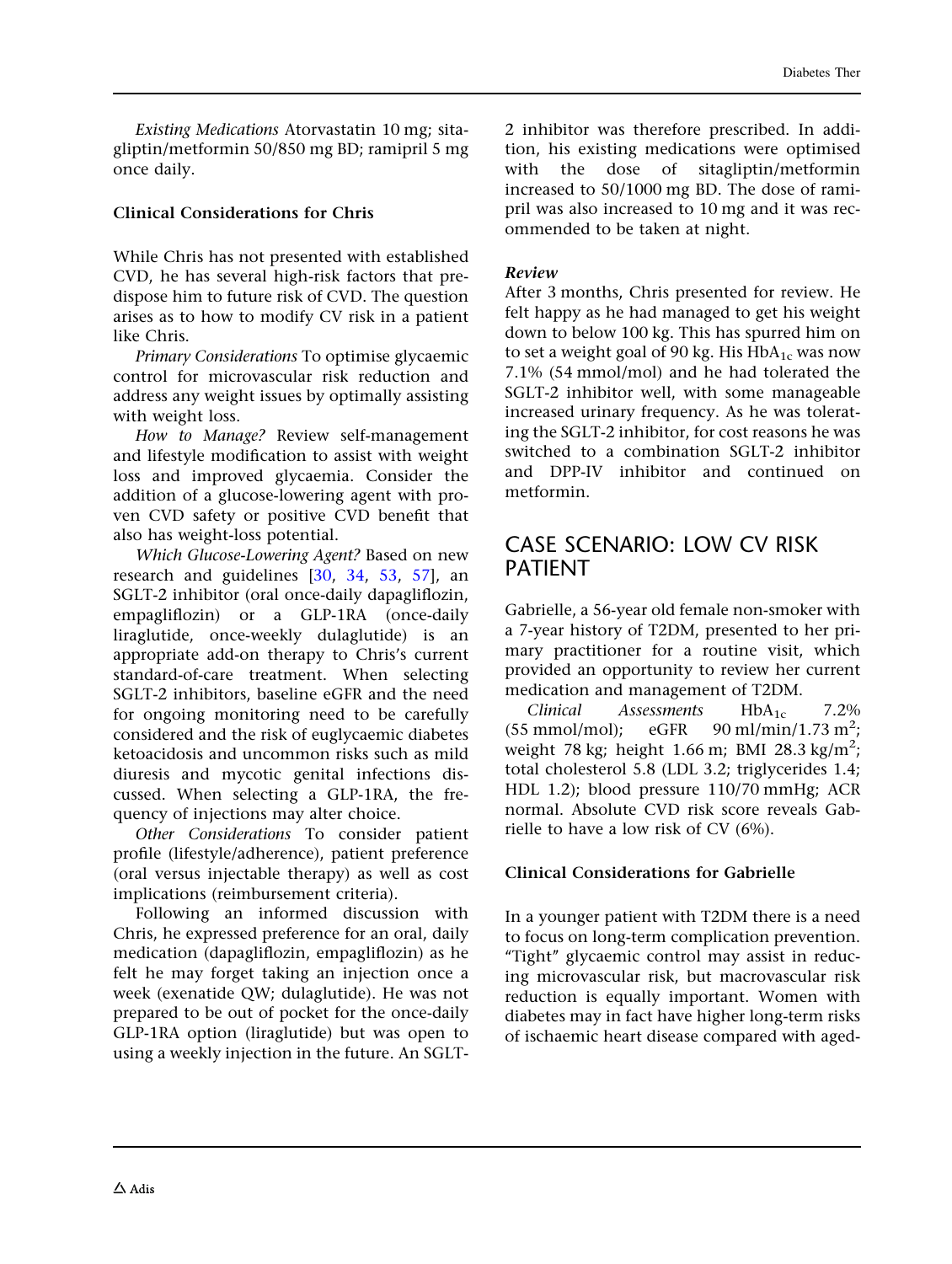matched males [\[58\]](#page-17-0) and a 50% greater risk of a CV-related fatal outcome [\[59\]](#page-17-0). Specific attention to modifiable risk factor reduction is therefore imperative.

Existing Medications Metformin 850 mg BD.

Primary Consideration To proactively manage long-term modifiable CV risk while managing glycaemia.

How to Manage? To consider individualising ''tight' glycaemic management without increasing hypoglycaemia risk and addressing lipid control.

Other Considerations To consider patient profile (lifestyle/adherence), patient preference (formulation) as well as cost implications (reimbursement criteria).

Following an informed discussion and reinforcing the importance of lifestyle modifications, Gabrielle agreed the first step would be to optimise her current medications to improve her glycaemic and lipid levels. We should be concerned about her long-term CVD risk as this is often underestimated in women. Her CVD risk should continue to be monitored and will fall into a high-risk group as she turns 60. For the time being, changes to her glucose-lowering medications are not considered necessary and she will continue to be monitored.

#### Review

After 3 months, Gabrielle presented for review. She was commenced on a DPP-IV inhibitor and achieved a reduction of  $HbA_{1c}$  to 6.9% (52 mmol/mol). By maintaining a healthier lifestyle, she has also experienced some 2 kg weight loss and has understood the importance of assessing her cholesterol on an ongoing basis.

### **CONCLUSIONS**

Individuals with T2DM and who are at an increased risk of CV and/or CKD can be optimally managed through the addition of selective SGLT-2 inhibitors or GLP-1RAs to their existing standard of care. Treatment choice should be guided by clinical criteria, including the level of CV or CKD risk, as well as individual goals, patient preference for oral or

injectable therapies and cost implications of a given treatment for the patient.

### ACKNOWLEDGEMENTS

Funding. This review was funded by Boehringer Ingelheim Australia. All authors had full access to the articles reviewed in this manuscript and take complete responsibility for the integrity and accuracy of this manuscript. No rapid service fee was received by the journal for the publication of this article.

Medical Writing Assistance. Editorial assistance was provided by Dr. Beejal Vyas-Price of McCann Healthcare Australia. Support for this assistance was funded by Boehringer Ingelheim Australia.

Authorship. All named authors meet the International Committee of Medical Journal Editors (ICMJE) criteria for authorship for this article, take responsibility for the integrity of the work as a whole, and have given their approval for this version to be published. The authors would like to thank Dr Jo-Anne Manski-Nankervis for review and comments throughout the development of this manuscript.

Disclosures. Gary Deed has received honoraria, speaker fees, consultancy fees, is a member of advisory boards or has appeared on expert panels for: Astra Zeneca, Boehringer Ingelheim, Bristol Myers Squibb, Inova, Lilly, Merck Sharp and Dohm, Novartis, Novo-Nordisk, National Prescriber Service and Sanofi. John Atherton has previously received honoraria, travel sponsorship or consultancy payment from AstraZeneca, Bayer, Boehringer Ingelheim, Bristol-Myers Squibb, Eli Lilly, Menarini, Novartis, Otsuka, Servier and Vifor Pharma. Michael d'Emden has received honoraria for attendance at national advisory boards, presentations and/or support to attend international meetings from Boehringer Ingelheim, Eli Lilly, Astra Zeneca, Novartis, Abbott, Novo Nordisk, Servier and Bayer. Roy Rasalam has received speaker honorarium from Eli Lilly. Anita Sharma has nothing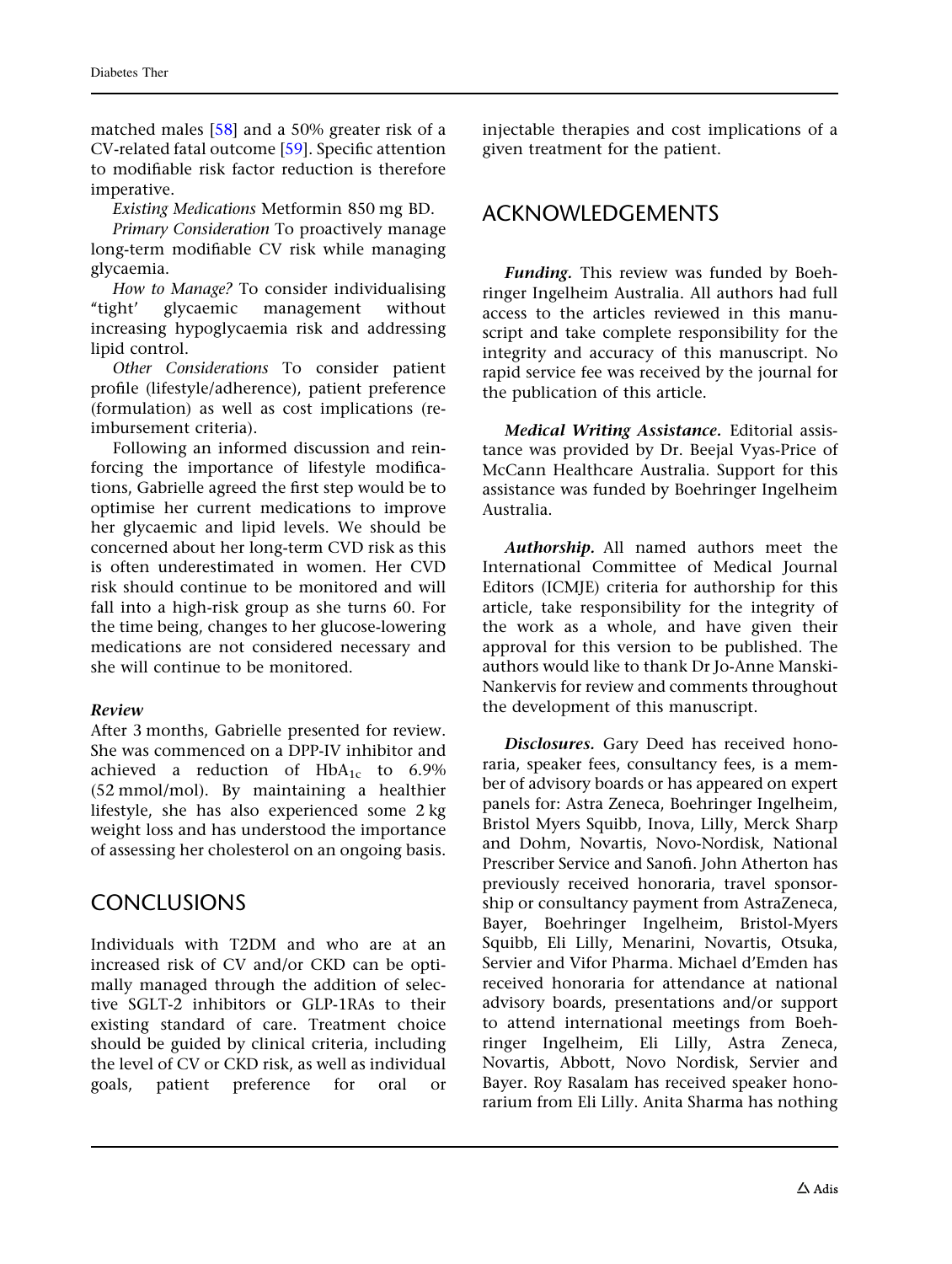<span id="page-15-0"></span>to disclose. Andrew Sindone has received honoraria, speaker fees and consultancy fees, is a member of advisory boards or expert panels for: Alphapharm, Aspen, Astra Zeneca, Bayer, Biotronik, Boehringer Ingelheim, Bristol Myers Squibb, HealthEd, Jansen Cilag, Menarini, Merck Sharp and Dohm, Mylan, Novartis, Otsuka, Pfizer, Roche, Sanofi, Servier and Vifor.

Compliance with Ethics Guidelines. This article is based on previously conducted studies and does not contain any studies with human participants or animals performed by any of the authors.

Data Availability. Data sharing is not applicable to this article as no datasets were generated or analysed during the current study.

Open Access. This article is distributed under the terms of the Creative Commons Attribution-NonCommercial 4.0 International License ([http://creativecommons.org/licenses/](http://creativecommons.org/licenses/by-nc/4.0/) [by-nc/4.0/](http://creativecommons.org/licenses/by-nc/4.0/)), which permits any noncommercial use, distribution, and reproduction in any medium, provided you give appropriate credit to the original author(s) and the source, provide a link to the Creative Commons license, and indicate if changes were made.

### REFERENCES

- 1. International Diabetes Federation. IDF diabetes atlas, 8th edn. Brussels: International Diabetes Federation; 2017. [http://www.diabetesatlas.org.](http://www.diabetesatlas.org) Accessed 4 July 2019.
- 2. Shaw J, Thomas M, Magliano D. The dark heart of type 2 diabetes. Baker Heart and Diabetes Institute. 2017. [https://www.baker.edu.au/-/media/](https://www.baker.edu.au/-/media/documents/impact/Baker-Institute-The-dark-heart-of-type-2-diabetes.ashx%3fla%3den9) [documents/impact/Baker-Institute-The-dark-heart](https://www.baker.edu.au/-/media/documents/impact/Baker-Institute-The-dark-heart-of-type-2-diabetes.ashx%3fla%3den9)[of-type-2-diabetes.ashx?la=en9.](https://www.baker.edu.au/-/media/documents/impact/Baker-Institute-The-dark-heart-of-type-2-diabetes.ashx%3fla%3den9) Accessed 13 May 2019.
- 3. Britt H, Miller GC, Henderson J, et al. General practice activity in Australia 2015–16. General practice series no. 40. Sydney: Sydney University Press; 2016. [http://purl.library.usyd.edu.au/sup/](http://purl.library.usyd.edu.au/sup/9781743325131) [9781743325131](http://purl.library.usyd.edu.au/sup/9781743325131). Accessed 13 May 2019.
- 4. Newton P, Davidson PM, Reidet CM, et al. Acute heart failure admissions in New South Wales and

the Australian Capital Territory: the NSW HF Snapshot Study. Med J Aust. 2016;204(113):e1–8.

- 5. Caughey GE, Vitry AI, Gilbert AL, Roughead EE. Prevalence of comorbidity of chronic diseases in Australia. BMC Public Health. 2008;8:221.
- 6. Australian Institute of Health and Welfare. Deaths among people with diabetes in Australia, 2009–2014. Cat. no. CVD 79. Canberra: AIHW; 2017.
- 7. Emerging Risk Factors Collaboration, Sarwar N, Gao P, et al. Diabetes mellitus, fasting blood glucose concentration, and risk of vascular disease: a collaborative meta-analysis of 102 prospective studies. Lancet. 2010;375(9733):2215–22.
- 8. Haffner SM, Lehto S, Ronnemaa T, Pyorala K, Laakso M. Mortality from coronary heart disease in subjects with type 2 diabetes and in nondiabetic subjects with and without prior myocardial infarction. N Engl J Med. 1998;339(4):229–34.
- 9. Bulugahapitiya U, Siyambalapitiya S, Sithole J, Idris I. Is diabetes a coronary risk equivalent? Systematic meta-analysis. Diabet Med. 2009;26(2):142–8.
- 10. Rana JS, Liu JY, Moffet HH, Jaffe M, Karter AJ. Diabetes and prior coronary heart disease are not necessarily risk equivalent for future coronary heart disease events. J Gen Intern Med. 2016;31(4):387–93.
- 11. Diabetes: the silent pandemic and its impact on Australia. Baker Heart and Diabetes Institute. 2012. [https://baker.edu.au/impact/advocacy/the-silent](https://baker.edu.au/impact/advocacy/the-silent-pandemic)[pandemic](https://baker.edu.au/impact/advocacy/the-silent-pandemic). Accessed 13 May 2019.
- 12. National Vascular Disease Prevention Alliance. Guidelines for the management of absolute cardiovascular disease risk. 2012. Available at: [https://](https://informme.org.au/en/Guidelines/Guidelines-for-the-assessment-and-management-of-absolute-CVD-risk) [informme.org.au/en/Guidelines/Guidelines-for](https://informme.org.au/en/Guidelines/Guidelines-for-the-assessment-and-management-of-absolute-CVD-risk)[the-assessment-and-management-of-absolute-CVD](https://informme.org.au/en/Guidelines/Guidelines-for-the-assessment-and-management-of-absolute-CVD-risk)[risk](https://informme.org.au/en/Guidelines/Guidelines-for-the-assessment-and-management-of-absolute-CVD-risk). Accessed 4 July 2019.
- 13. Holman RR, Paul SK, Bethel MA, Matthews DR, Neil HA. 10-Year follow-up of intensive glucose control in type 2 diabetes. N Engl J Med. 2008;359:1577–89.
- 14. Nathan DM, Cleary PA, Backlund JY, et al. Intensive diabetes treatment and cardiovascular disease in patients with type 1 diabetes. N Engl J Med. 2005;22:2643–53.
- 15. Patel A, MacMahon S, Chalmers J, ADVANCE Collaborative Group, et al. Intensive blood glucose control and vascular outcomes in patients with type 2 diabetes. N Engl J Med. 2008;358:2560–72.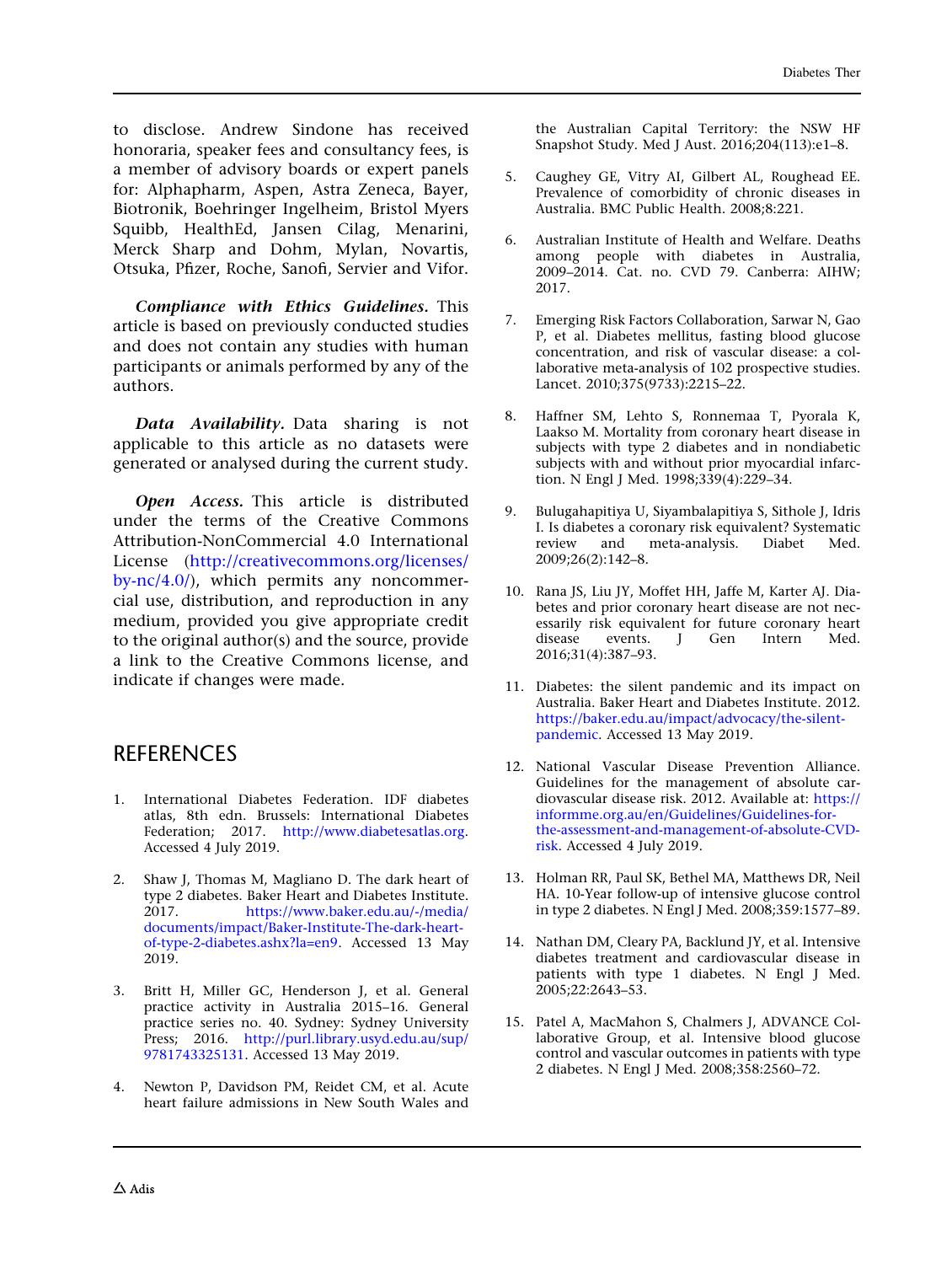- <span id="page-16-0"></span>16. Action to Control Cardiovascular Risk in Diabetes Study Group, Gerstein HC, Miller ME, et al. Effects of intensive glucose lowering in type 2 diabetes. N Engl J Med. 2008;358(24):2545–59.
- 17. Duckworth W, Abraira C, Moritz T, et al. Glucose control and vascular complications in veterans with type 2 diabetes. N Engl J Med. 2009;360:129–39.
- 18. Control Group, Turnbull FM, Abraira C, et al. Intensive glucose control and macrovascular outcomes in type 2 diabetes. Diabetologia. 2009;52:2288–98.
- 19. Ray KK, Seshasai SR, Wijesuriya S, et al. Effect of intensive control of glucose on cardiovascular outcomes and death in patients with diabetes mellitus: a meta-analysis of randomised controlled trials. Lancet. 2009;373:1765–72.
- 20. Gunton JE, Cheung NW, Davis TME, Zoungas S, Colagiuri S. A new blood glucose management algorithm for type 2 diabetes. A position statement of the Australian Diabetes Society. Med J Aust. 2014;201:650–3.
- 21. Stratton IM, Adler AI, Neil HAW, et al. Association of glycaemia with macrovascular and microvascular complications of type 2 diabetes (UKPDS 35): prospective observational study. BMJ. 2000;321:405–12.
- 22. Griffin SJ, Leaver JK, Irving GJ. Impact of metformin on cardiovascular disease: a meta-analysis of randomised trials among people with type 2 diabetes. Diabetologia. 2017;60(9):1620-9.
- 23. Tahrani AA, Barnett AH, Bailey CJ. Pharmacology and therapeutic implications of current drugs for type 2 diabetes mellitus. Nat Rev Endocrinol. 2016;12:566–92.
- 24. Varvaki Rados DV, Catani Pinto L, Reck Remonti L, Bauermann Leitão C, Gross JL. The association between sulfonylurea use and all-cause and cardiovascular mortality: a meta-analysis with trial sequential analysis of randomized clinical trials. PLOS Med. 2016;13(4):e1001992. [https://doi.org/](https://doi.org/10.1371/journal.pmed.1001992) [10.1371/journal.pmed.1001992.](https://doi.org/10.1371/journal.pmed.1001992)
- 25. Gangji AS, Cukierman T, Gerstein HC, Goldsmith CH, Clase CM. A systematic review and meta-analysis of hypoglycemia and cardiovascular events: a comparison of glyburide with other secretagogues and with insulin. Diabetes Care. 2007;30:389–94.
- 26. Bain S, Druyts E, Balijepalli C, et al. Cardiovascular events and all-cause mortality associated with sulfonylureas compared with other antihyperglycaemic drugs: a Bayesian meta-analysis of survival data. Diabetes Obes Metab. 2017;19(3):329–35.
- 27. Pladevall M, Riera-Guardia N, Margulis AV, Varas-Lorenzo C, Calingaert B, Perez-Gutthann S. Cardiovascular risk associated with the use of glitazones, metformin and sufonylureas: meta-analysis of published observational studies. BMC Cardiovasc Disord. 2016;16:14.
- 28. Powell WR, Christiansen CL, Miller DR. Metaanalysis of sulfonylurea therapy on long-term risk of mortality and cardiovascular events compared to other oral glucose-lowering treatments. Diabetes Ther.  $2018;9(4):1431-40$ .
- 29. Phung OJ, Schwartzman E, Allen RW, Engel SS, Rajpathak SN. Sulphonylureas and risk of cardiovascular disease: systematic review and meta-analysis. Diabet Med. 2013;30(10):1160–71.
- 30. Press release. Boehringer Ingelheim and Lilly announce the CAROLINA<sup>®</sup> cardiovascular outcome trial of Tradjenta® met its primary endpoint of noninferiority compared with glimepiride. [https://](https://www.boehringer-ingelheim.us/press-release/boehringer-ingelheim-and-lilly-announce-carolina-cardiovascular-outcome-trial) [www.boehringer-ingelheim.us/press-release/](https://www.boehringer-ingelheim.us/press-release/boehringer-ingelheim-and-lilly-announce-carolina-cardiovascular-outcome-trial) [boehringer-ingelheim-and-lilly-announce-carolina](https://www.boehringer-ingelheim.us/press-release/boehringer-ingelheim-and-lilly-announce-carolina-cardiovascular-outcome-trial)[cardiovascular-outcome-trial](https://www.boehringer-ingelheim.us/press-release/boehringer-ingelheim-and-lilly-announce-carolina-cardiovascular-outcome-trial). Accessed 15 Feb 2019.
- 31. Davies MJ, D'Alessio DA, Fradkin J, et al. Management of hyperglycemia in type 2 diabetes, 2018. A consensus report by the American Diabetes Association (ADA) and the European Association for the Study of Diabetes (EASD). Diabetes Care. 2018;41(12):2669–701.
- 32. U.S. Food and Drug Administration. Guidance for industry: diabetes mellitus devaluating cardiovascular risk in new antidiabetic therapies to treat type 2 diabetes. 2008. [https://www.fda.gov/downloads/](https://www.fda.gov/downloads/Drugs/Guidances/ucm071627.pdf) [Drugs/Guidances/ucm071627.pdf](https://www.fda.gov/downloads/Drugs/Guidances/ucm071627.pdf). Accessed 20 Aug 2018.
- 33. European Medicines Agency. Guideline on clinical investigation of medicinal products in the treatment or prevention of diabetes mellitus. 2012. [http://www.ema.europa.eu/docs/en\\_GB/](http://www.ema.europa.eu/docs/en_GB/document_library/Scientific_guideline/2012/06/WC500129256.pdf) [document\\_library/Scientific\\_guideline/2012/06/](http://www.ema.europa.eu/docs/en_GB/document_library/Scientific_guideline/2012/06/WC500129256.pdf) [WC500129256.pdf.](http://www.ema.europa.eu/docs/en_GB/document_library/Scientific_guideline/2012/06/WC500129256.pdf) Accessed 20 Aug 2018.
- 34. Cefalu WT, et al. Cardiovascular outcomes trials in type 2 diabetes: where do we go from here? Diabetes Care. 2018;41:14–31.
- 35. American Diabetes Association. 9. Cardiovascular disease and risk management: standards of medical<br>care in diabetes. 2018. Diabetes Care. diabetes. 2018;41(Suppl. 1):S86–104.
- 36. Diabetes Canada. Clinical practice guidelines. 2018. <http://guidelines.diabetes.ca/cpg>. Accessed 4 July 2019.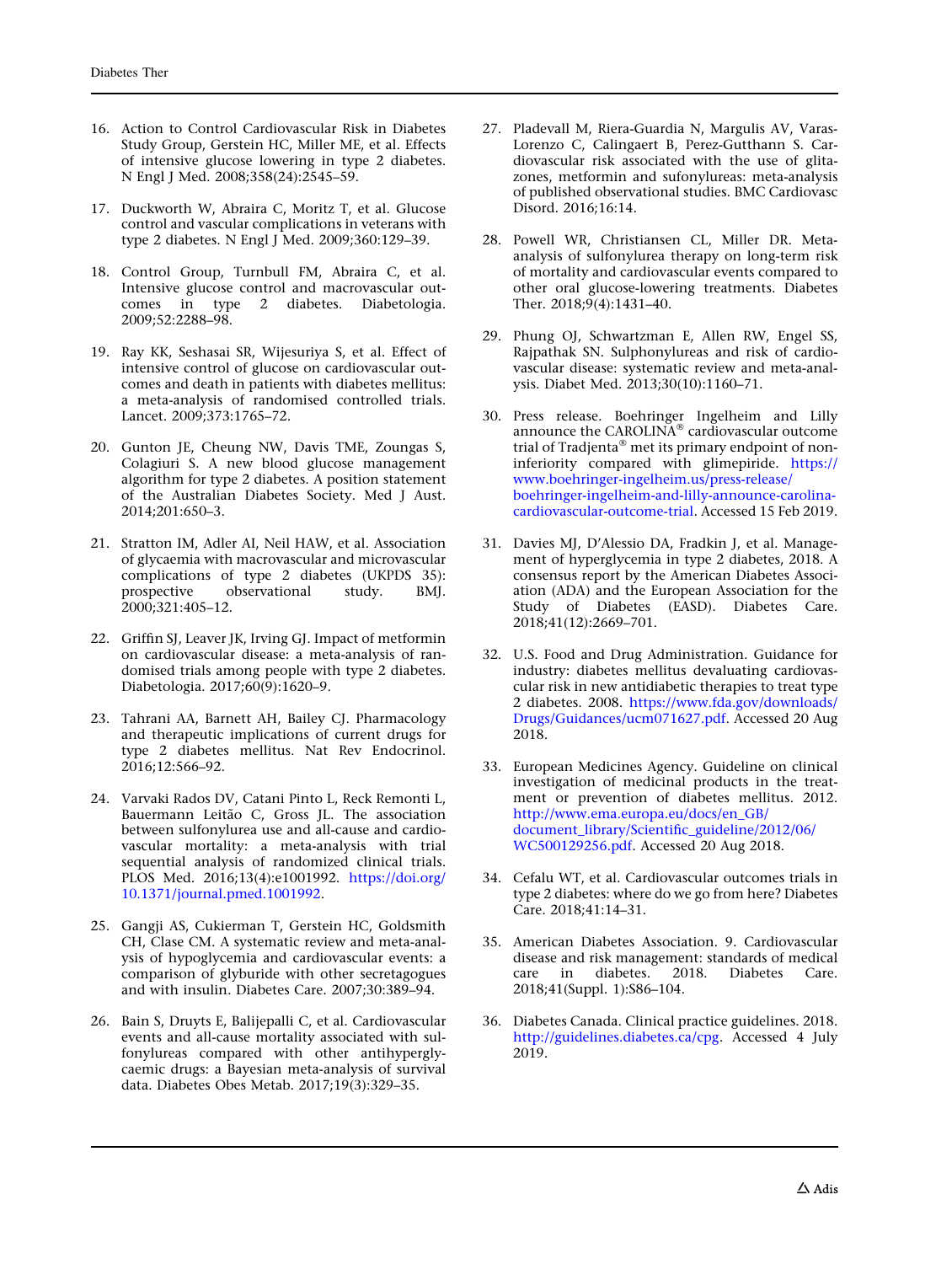- <span id="page-17-0"></span>37. Mancini GR, Hegele RA, Leiter LA. 2018 clinical practice guidelines; dyslipidemia. Can J Diabetes. 2018;42:S178–85.
- 38. NHFA CSANZ Atrial Fibrillation Guideline Working Group, Brieger D, Amerena J, et al. National Heart Foundation of Australia and the Cardiac Society of Australia and New Zealand: Australian clinical guidelines for the diagnosis and management of atrial fibrillation 2018. Heart Lung Circ. 2018;27(10):1209–66.
- 39. Scirica BM, Bhatt DL, Braunwald E, et al. Saxagliptin and cardiovascular outcomes in patients with type 2 diabetes mellitus. N Engl J Med. 2013;369:1317–26.
- 40. Scirica B, Braunwald E, Raz I, et al. Heart failure, saxagliptin, and diabetes mellitus: observations from the SAVOR-TIMI 53 randomized trial. Circulation. 2014;130:1579–88.
- 41. White WB, Cannon CP, Heller SR, et al. Alogliptin after acute coronary syndrome in patients with type 2 diabetes. N Engl J Med. 2013;369:1327–35.
- 42. Zannad F, Cannon CP, Cushman WC, et al. Heart failure and mortality outcomes in patients with type 2 diabetes taking alogliptin versus placebo in EXAMINE: a multicentre, randomised, doubleblind trial. Lancet. 2015;385:2067–76.
- 43. Marso SP, Bain SC, Consoli A, et al. Semaglutide and cardiovascular outcomes in patients with type 2 diabetes. N Engl J Med. 2016;375:1834–44.
- 44. Pfeffer MA, Claggett B, Diaz R, et al. Lixisenatide in patients with type 2 diabetes and acute coronary syndrome. N Engl J Med. 2015;373:2247–57.
- 45. Holman RR, Bethel MA, Mentz RJ, et al. Effects of once-weekly exenatide on cardiovascular outcomes in type 2 diabetes. N Engl J Med. 2017;377:1228–39.
- 46. Marso SP, Daniels GH, Brown-Frandsen K, et al. Liraglutide and cardiovascular outcomes in type 2 diabetes. N Engl J Med. 2016;375:311–22.
- 47. Gerstein HC, Colhoun HM, Dagenais GR, et al. Design and baseline characteristics of participants in the Researching cardiovascular Events with a Weekly INcretin in Diabetes (REWIND) trial on the cardiovascular effects of dulaglutide. Diabetes Obes Metab. 2018;20(1):42–9.
- 48. Press Release. Trulicity<sup>®</sup> (dulaglutide) demonstrates superiority in reduction of cardiovascular events for broad range of people with type 2 diabetes. [https://](https://investor.lilly.com/news-releases/news-release-details/trulicityr-dulaglutide-demonstrates-superiority-reduction) [investor.lilly.com/news-releases/news-release](https://investor.lilly.com/news-releases/news-release-details/trulicityr-dulaglutide-demonstrates-superiority-reduction)[details/trulicityr-dulaglutide-demonstrates](https://investor.lilly.com/news-releases/news-release-details/trulicityr-dulaglutide-demonstrates-superiority-reduction)[superiority-reduction.](https://investor.lilly.com/news-releases/news-release-details/trulicityr-dulaglutide-demonstrates-superiority-reduction) Accessed 5 Nov 2018.
- 49. Neal B, Perkovic V, Mahaffey KW, et al. Canagliflozin and cardiovascular and renal events in type 2 diabetes. N Eng J Med. 2017;377:644–57.
- 50. Zinman B, Wanner C, Lachin JM, et al. Empagliflozin, cardiovascular outcomes, and mortality in type 2 diabetes. N Engl J Med. 2015;373:2117–28.
- 51. Raz I, Mosenzon O, Bonaca MP, et al. DECLARE-TIMI 58: participants' baseline characteristics. Diabetes Obes Metab. 2018;20(5):1102–10.
- 52. Zelnicker TA, Wiviott SD, Raz I, et al. SGLT2 inhibitors for primary and secondary prevention of cardiovascular and renal outcomes in type 2 diabetes: a systematic review and meta-analysis of cardiovascular outcome trials. Lancet. cardiovascular 2019;393(10166):31–9.
- 53. Das SR, Everett BM, Birtcher KK, et al. 2018 ACC expert consensus decision pathway on novel therapies for cardiovascular risk reduction in patients with type 2 diabetes and atherosclerotic cardiovascular disease: a report of the American College of Cardiology Task Force on Expert Consensus Decision Pathways. J Am Coll Cardiol. 2018;72(24):3200–23.
- 54. Frias JP, Guja C, Hardy E, et al. Exenatide once weekly plus dapagliflozin once daily versus exenatide or dapagliflozin alone in patients with type 2 diabetes Inadequately controlled with metformin monotherapy (DURATION-8): a 28 week, multicentre, double-blind, phase 3, randomised controlled trial. Lancet Diabetes Endocrinol. 2016;4:1004–16.
- 55. Ludvik B, Frías JP, Tinahones FJ, et al. Dulaglutide as add-on therapy to SGLT2 inhibitors in patients with inadequately controlled type 2 diabetes (AWARD-10): a 24-week, randomised, double-blind, placebo-controlled trial. Lancet Diabetes Endocrinol. 2018;6(5):370–81.
- 56. Dhingra R, Vasan RS. Diabetes and the risk of heart failure. Heart Fail Clin. 2011;8(1):125–33.
- 57. Atherton JJ, Sindone A, De Pasquale CG, et al. National Heart Foundation of Australia and Cardiac Society of Australia and New Zealand: Australian clinical guidelines for the management of heart failure 2018. Med J Aust. 2018;209(8):363–9.
- 58. McSweeney JC, Rosenfeld AG, Abel WM, et al. Preventing and experiencing ischemic heart disease as a woman: state of the science: a scientific statement from the American Heart Association. Circulation. 2016;133(13):1302–31.
- 59. Huxley R, Barzi F, Woodward M. Excess risk of fatal coronary heart disease associated with diabetes in